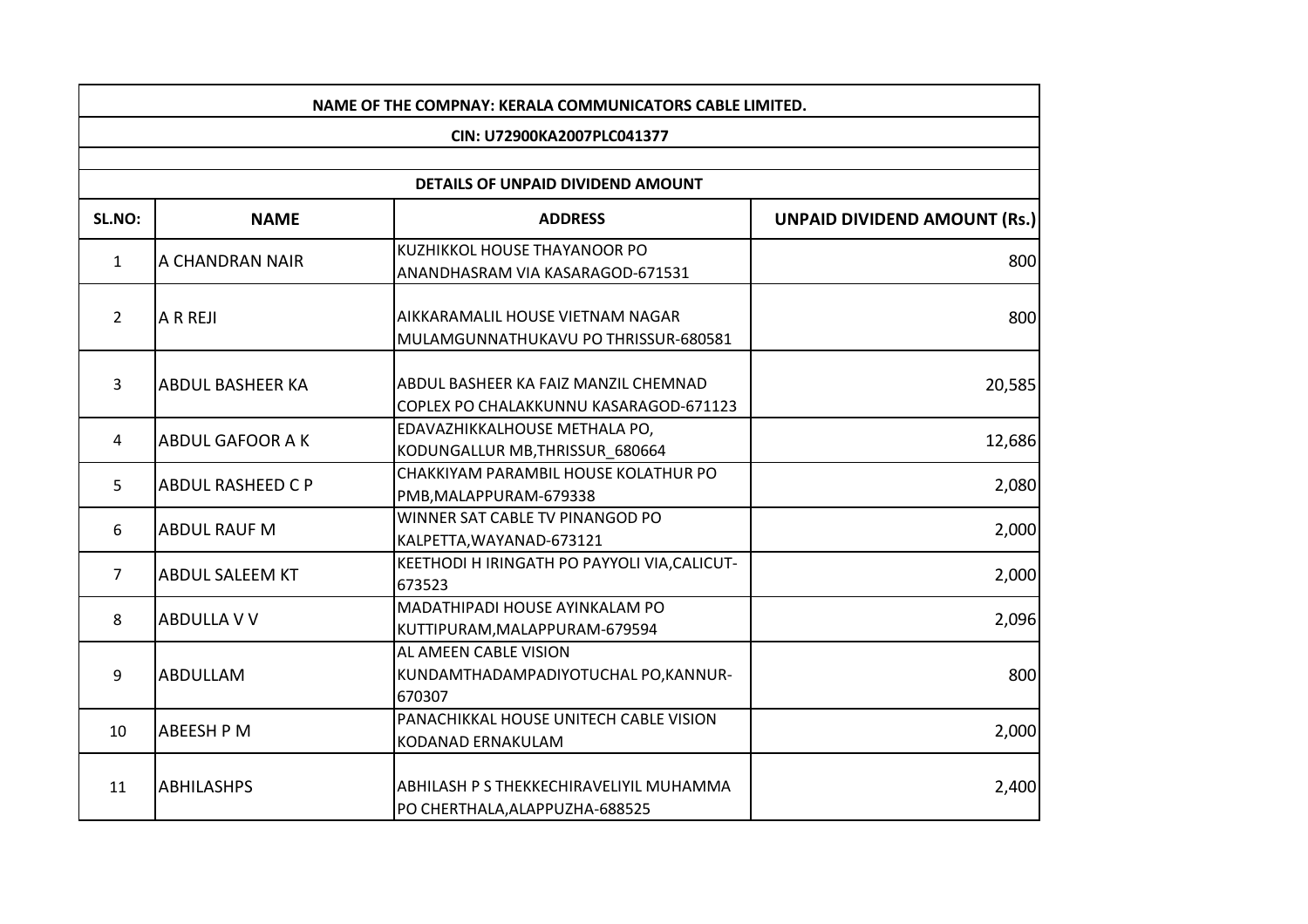| 12 | ABOO M V                   | ABOO MV S R CABLE N W MALSAPURI PO        | 2,000   |
|----|----------------------------|-------------------------------------------|---------|
|    |                            | VATHURUTHY, ERNAKULAM                     |         |
| 13 | ABU M V                    | BEN CABLE N W KAPPALANDI MUKKU            | 2,000   |
|    |                            | MATTANCHERY MBL COCHIN-682002             |         |
| 14 | <b>AJAYAKUMARPT</b>        | PARAMBILTHODIYIL PO PALLIPPURAM           | 19,130  |
|    |                            | PARATHUR, PALAKKAD-67305                  |         |
|    |                            |                                           |         |
| 15 | <b>AJESH KUMAR</b>         | RAJ CABLE VISION MEVANAKONAM EDATHARA     | 800     |
|    |                            | PO KADAKKAL MB KOLLAM 691536              |         |
| 16 | AJI ILIP SUBHASHT SHYLAN   | MCTV KANJIRAKKATTU BUILDING ADOOR         | 14,846  |
|    |                            | PATHANAMTHITTA0                           |         |
|    |                            | SUKRITHIHOUSE PANANGAD PO BALUSSERI MB    |         |
| 17 | <b>AJITH KRISHNAN</b>      | CALICUT-673612                            | 2,080   |
|    |                            |                                           |         |
| 18 | <b>AJITHKUMAR</b>          | C O ANILKUMAR N V K KOKKADANHOUSETHALIYIL | 3,200   |
|    |                            | PARASINIKADAV PO KANNUR-670563            |         |
|    |                            |                                           |         |
| 19 | <b>ALIKT</b>               | KANDANTHODI SANTHI NILAYAM IRIMBILIYAM    | 4,080   |
|    |                            | VALANCHERY MB MALAPPURAM 679572           |         |
| 20 | ALLEPPEY DISTRICT CABLE ME |                                           | 123,595 |
|    | <b>DIA OPERATORS</b>       | NOA MUTTAM BAZAR CHERTHALA PO ALAPUZHA    |         |
|    | <b>ALONSE KJ</b>           | KALATHIL HOUSE PALLITHODE PO CHERTHALA    |         |
| 21 |                            | ALAPUZHA-688540                           | 60,617  |
| 22 |                            | MOON CABLE VISION KALLEPPULLYPO PALAKKAD  |         |
|    | AMAJEED                    | 678005                                    | 1,600   |
| 23 | <b>ANANDAN</b>             | THOTTARATH HOUSE PANAGAD PO               | 22,018  |
|    |                            | THAMARAKKULAM THRISSUR-680665             |         |
| 24 | <b>ANASO</b>               |                                           | 2,000   |
|    |                            | ODAMMAL KUMARANELLOR MUKKAM THRISSUR      |         |
| 25 | <b>ANDREWS JOSE</b>        | JOSE COTTAGE PALLIPURAYIDAM PORT          | 69,948  |
|    |                            | KOLLAMMBL KOLLAM 691006                   |         |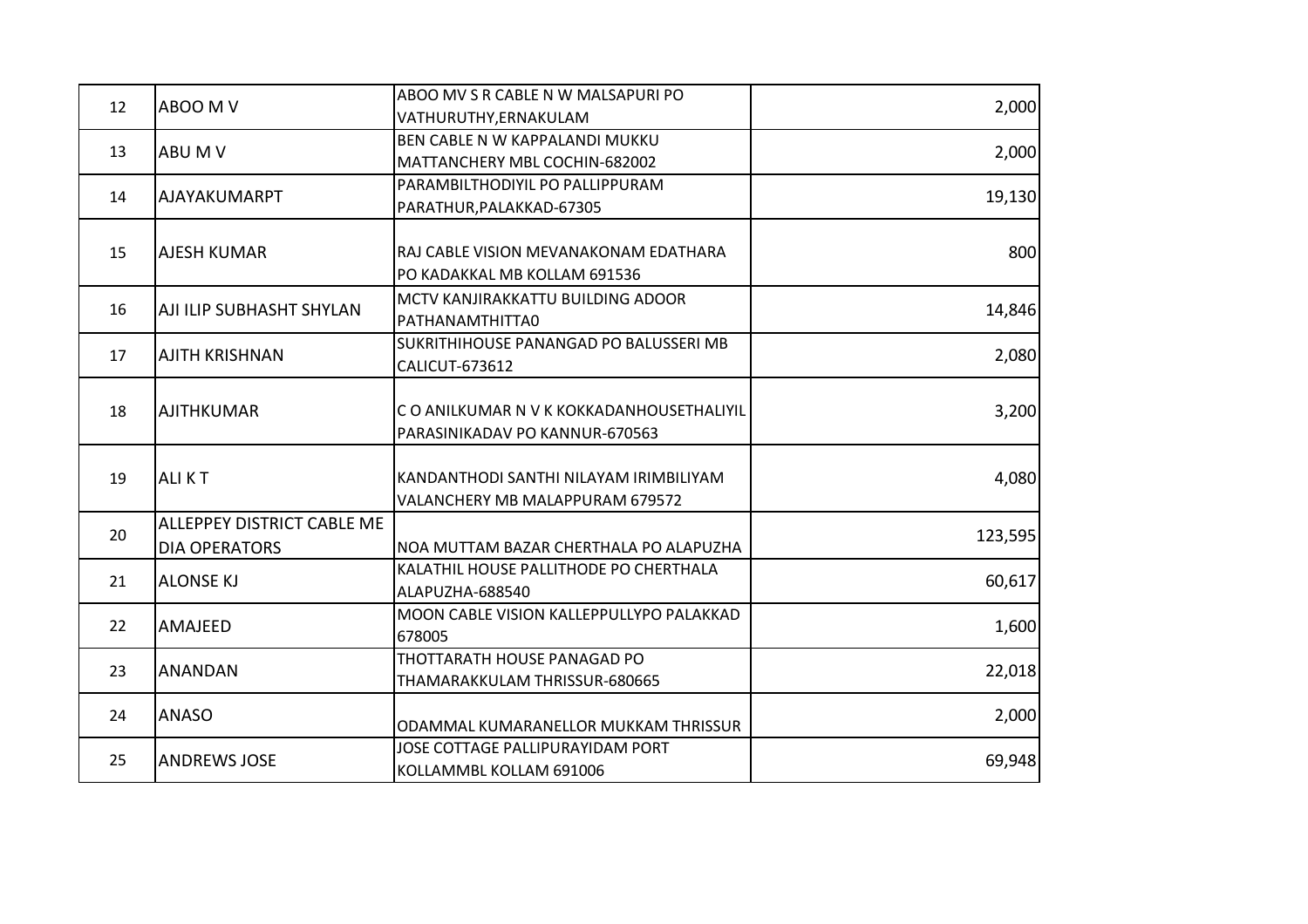| 26              | <b>ANEESH</b>          | NEW KAIRALI ENTERTAINMENT N W NEWAMBADI<br>BUILDING KANNOOR ROAD CALICUT-673007      | 2,000  |
|-----------------|------------------------|--------------------------------------------------------------------------------------|--------|
| 27              | <b>ANEESH T</b>        | KAIRALI ENTERTAINMENT N W TALI AMEEN<br>BUILDING CALICUT-673002                      | 2,000  |
| 28              | <b>ANEESHG RAJ</b>     | ANDOOR VILAYIL HOUSE PARAKKODE PO ADOOR<br>MBL PATHANAMTHITTA                        | 2,088  |
| 29              | <b>ANIL KUMARG</b>     | SRUTHY CABLE NETWORKVADAKKEPADEETTATHIL<br>PADANAYARKULANGARANORTH<br>KARUNAGAPPALLY | 22,097 |
| 30              | <b>ANISH T BAIJU P</b> | THACHARAKKAL HOUSE KERAMBI PADANNA PO<br>GOVINDAPURAM CALICUT-673016                 | 4,000  |
| 31              | ANNA ABRAHAM           | ELACHATTIL HOUSE KANNIPPAYYOOR<br><b>KUNNAMKULAM THRISSUR</b>                        | 40,788 |
| 32 <sup>2</sup> | <b>ANNMERY MEJO</b>    | S O JOHNY KO LATE KALLIVALAPPAN<br>HGOVTHOSPITAL ROAD CHALAKKUDY THRISSUR-<br>680307 | 3,200  |
| 33              | <b>ANSON</b>           | CHIRIYANKANDATH HOUSE THRISSUR-680509                                                | 16,704 |
| 34              | <b>ARUN MATHEW</b>     | KANJIRAMATTOM H ANAVILASAM PO KUMILY<br><b>IDUKKI</b>                                | 1,200  |
| 35              | <b>ARUNS</b>           | S O AJITH DAS MANIBEN CHERTHALA ALAPPUZHA                                            | 1,120  |
| 36              | <b>ASHA</b>            | KUNDUKULAM HOUSE ANJUR KUNNAMKULAM<br><b>THRISSUR 680523</b>                         | 1,320  |
| 37              | <b>ASHA VIJAYAN</b>    | KARTHIKA S PURAM KURICHI KOTTAYAM                                                    | 1,816  |
| 38              | <b>ASHOKAN M</b>       | EDATHOD HOUSE PARAPPAPO ANANDASRAMAM<br>MB KASARGOD 671533                           | 5,248  |
| 39              | <b>ASHY RODRIGUS</b>   | ASHY RODRIGUS KOLAMVALIYATH<br>EDAPALLYVAZHI CHERANALLOOR ERANAKULAMO                | 2,000  |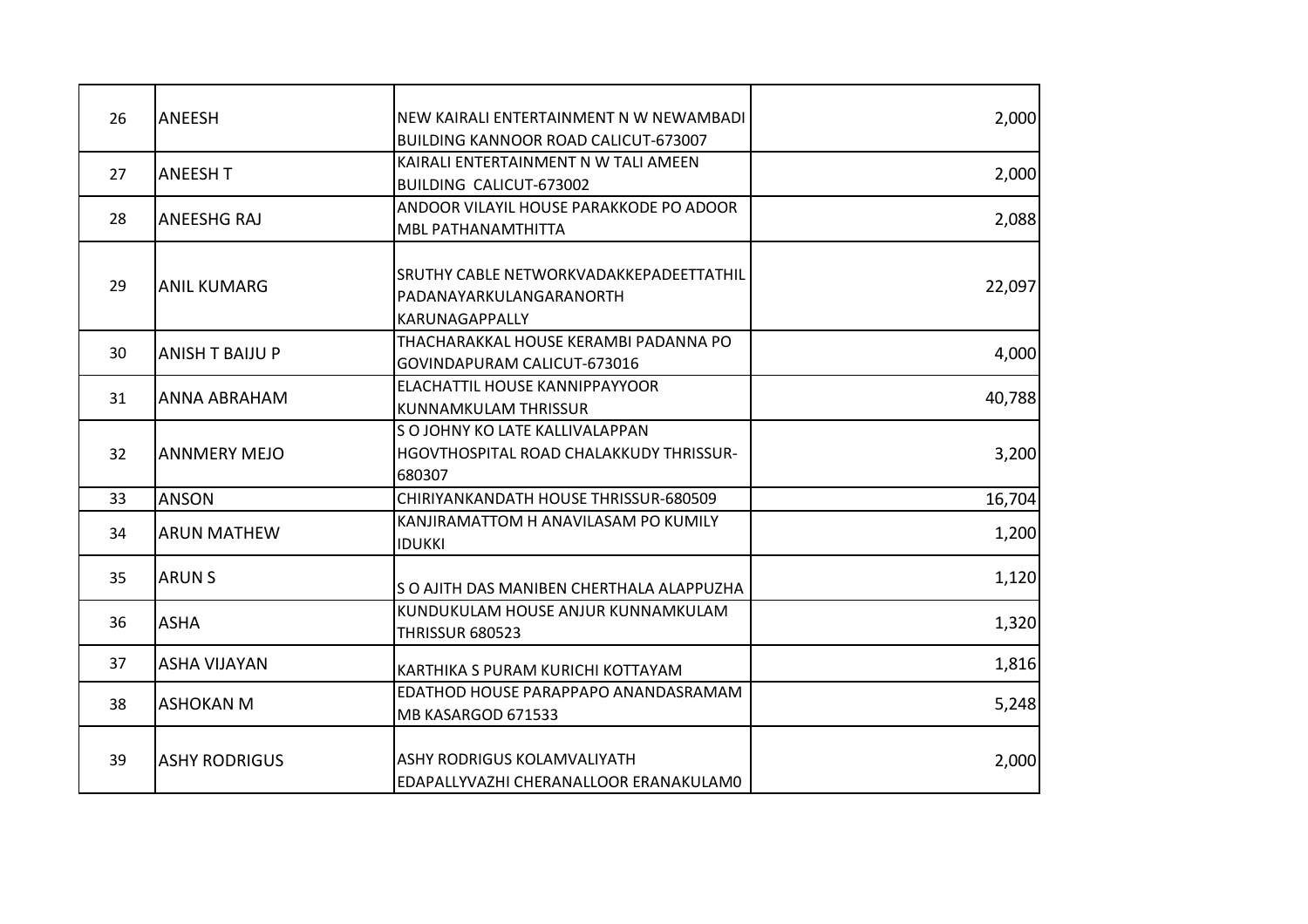| 40 | <b>ASOKAN N</b>         | SREELATHAMANDIRAM KUDAKKALAN               | 2,000  |
|----|-------------------------|--------------------------------------------|--------|
|    |                         | POIKAMALACKALPO MBLTRIVANDRUM 695602       |        |
|    |                         | PANDARAVILA PUTHENVEEDU KALACODE PO        |        |
| 41 | <b>ASOKAN PILLAI</b>    | BHOODAKKULAM KOLLAM 691302                 | 8,424  |
|    |                         | NEREPARAMBIL H PALLIKKUNNU                 |        |
| 42 | <b>AUGESTY N T</b>      | NEARVARAKKARA TEMPLE VARANDARAPPILY        | 63,806 |
|    |                         | POKERALA THRISSUR 680303                   |        |
|    |                         | RAHMATH MANZIL MARKET ROAD ELLAPPARA       |        |
| 43 | AZAD S K                | <b>IDUKKI 685501</b>                       | 3,200  |
|    |                         | TECHNO VISION CABLE N W NAMBIARKUNNU PO    |        |
| 44 | <b>BABU V GEORGE</b>    | <b>MB WAYANAD</b>                          | 2,000  |
|    |                         | THURUTHEL HOUSE MANICKAMANGALAM PO         |        |
| 45 | <b>BABY JOSE</b>        | KALADY MB ERANAKULAM 683574                | 2,000  |
|    |                         | KURIKILUMKATTIL KATTAPPANA PO KATTAPPANA   |        |
| 46 | <b>BABY KURIAKOSE</b>   | 685508                                     | 3,200  |
| 47 |                         | UMAMKULAM HOUSE MANNAMPETTA                | 2,080  |
|    | <b>BAGESH</b>           | VARAKKARA PO THRISSUR THRISSUR 680325      |        |
|    |                         |                                            |        |
| 48 | <b>BAIJU KM</b>         | SPIDERNET SATELLITE MEDIA NETWORKMOOTOLY   | 2,504  |
|    |                         | KAKKODI PO CALICUT 673611                  |        |
| 49 | BALACHANDRAN            | PALLITHARA PALLIPPURAM PO KERALA           | 22,140 |
|    |                         | ALAPPUZHA 688541                           |        |
| 50 | <b>BALARAJAK</b>        | NAGARAKKATTE KORAKODU KASARAGOD            | 800    |
| 51 | <b>BASUDEVAN TK</b>     | F O MINIMP THEKKEMEPPULLY HOUSE            | 2,240  |
|    |                         | PERINCHERY THRISSUR 680306                 |        |
| 52 | <b>BEENA JAYAN</b>      | NADUVILAVALAPPIL H NANNAMUKKU PO           | 1,200  |
|    |                         | MALAPPURAM 679575                          |        |
| 53 | <b>BEJOY VALSAN</b>     | KUNNATH PARAMBIL H PACHALAM MB COCHIN      | 2,000  |
|    |                         | 682012                                     |        |
| 54 | <b>BENNY ALIAS</b>      | IDEAL CABLE TV OPP CIVIL KALPETTA NORTH MB | 2,000  |
|    |                         | <b>WAYANAD 673122</b>                      |        |
| 55 | <b>BENNY THUNDATHIL</b> | THUNDATHIL CABLE VISION CALICUT CALICUT    | 4,000  |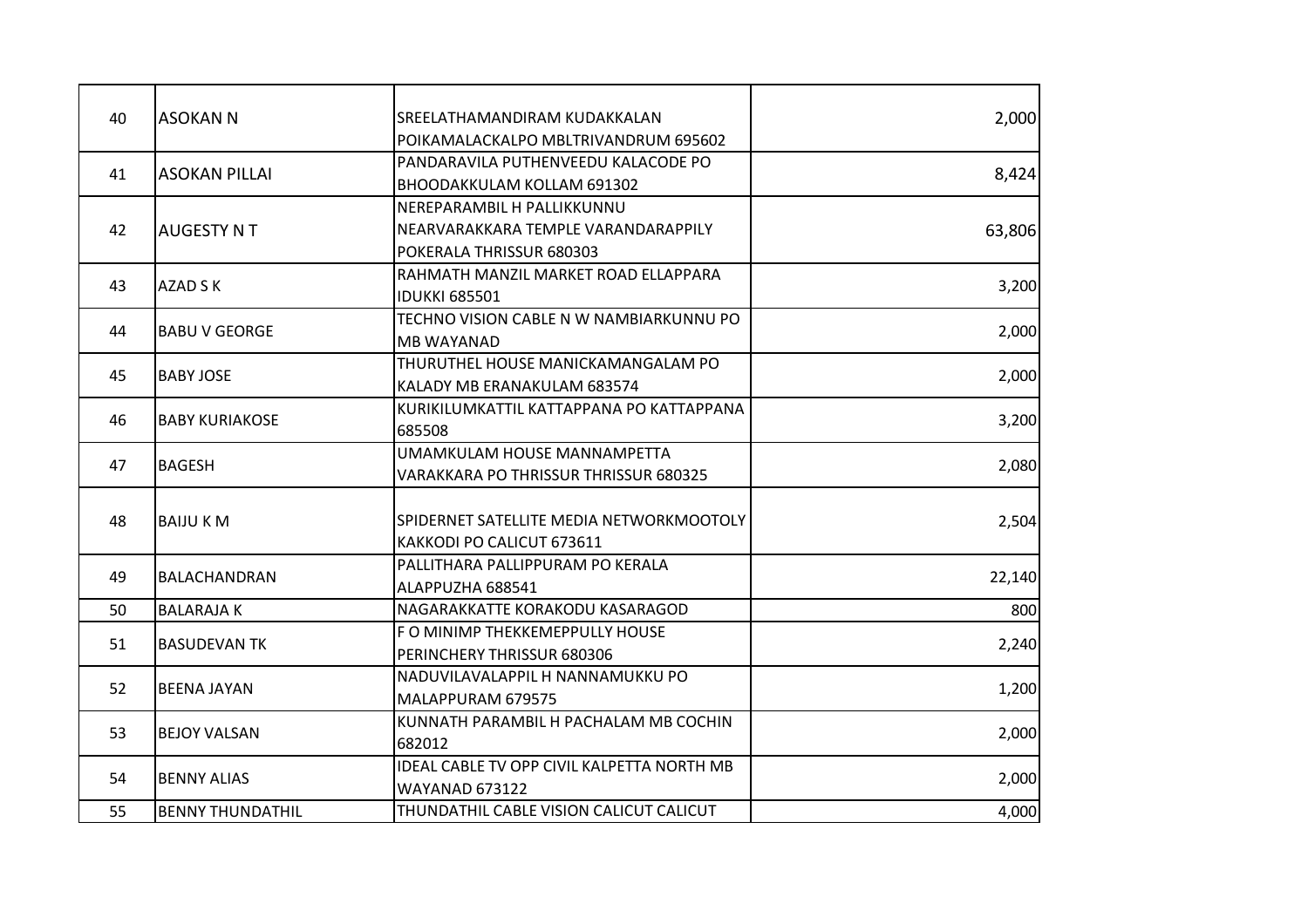|    |                                | KODUVAKKOT H PILASSERY PO                |        |
|----|--------------------------------|------------------------------------------|--------|
| 56 | <b>BIJESH K</b>                | KUNNAMANGALAM CALICUT 673571             | 1,200  |
| 57 | <b>BIJU</b>                    | KADAKKANDIYIL HOUSE KOTTAYAM POYIL       |        |
|    |                                | POKUTHUPARAMBUKANNUR0                    | 1,128  |
|    |                                | DRAMANGALATH HOUSE ELLUMANNAM            |        |
| 58 | <b>BIJU JOSE</b>               | POMANANTHAVADY VIAWAYANAD                | 2,000  |
|    |                                | <b>COMMUNITY CABLE NETWORK</b>           |        |
| 59 | <b>COMMUNITY CABLE NETWORK</b> | LANDMARKBUILDING CHERUPUZHA              | 35,539 |
|    |                                | POKANNUR670511                           |        |
|    |                                | BINDHU BHAVANAM PUTHIYAVILA NORTH        |        |
| 60 | <b>BIJU S</b>                  | PATTOLI MARKET PO KAYAMKULAM MBL         | 5,760  |
|    |                                | ALAPPUZHA 690531                         |        |
|    |                                |                                          |        |
| 61 | <b>BINESH MATHEW</b>           | THEVAROTE HOUSE AMBUKUTHI                | 1,600  |
|    |                                | AMBALAVAYALPO NENMENI WAYANAD 673593     |        |
| 62 | <b>BINOJ KV</b>                | KURUPPATH HOUSE KOLALAMBRA PO EDAPPAL    | 2,000  |
|    |                                | MALAPPURAM 679576                        |        |
| 63 | <b>BINOJ KC</b>                | KUNNATHU HOUSE PORKALANGAD PO            | 2,664  |
|    |                                | <b>KANIPPAYYOOR THRISSUR</b>             |        |
| 64 | <b>BINUSD</b>                  | NJARAKKATT THEKKATHIL PAYIKUZHY OACHIRA  | 7,200  |
|    |                                | KOLLAM 690526                            |        |
| 65 | <b>BINU STEEN</b>              | BINU STEEN AMBIPARAMBIL STAR VISION      | 2,000  |
|    |                                | NETWORK NEDUKUNNAM PO                    |        |
| 66 | <b>BRIJURAJ B</b>              | VISION TECH CABLE N W BEENACHI MB        | 3,200  |
|    |                                | <b>WAYANAD 673592</b>                    |        |
| 67 | <b>CD RATHEESH KUMAR</b>       | NEWVISION CABLES CHERUVATTOOR PO         | 3,168  |
|    |                                | ERANAKULAM                               |        |
| 68 | <b>CHACKO JOSE</b>             | PATTATHIL HOUSE THATHAMPILLY PO ALAPUZHA | 2,880  |
|    |                                | 688013                                   |        |
| 69 | <b>CHANDRA UK</b>              | PARASSINI CABLE NET MANYA KASARGOD       | 800    |
|    |                                | SHYAMALALAYALAM SANTHANAM WART           | 5,818  |
| 70 | CHINNASWAMI N                  | <b>HEADPOST OFFICE ALAPPUZHA</b>         |        |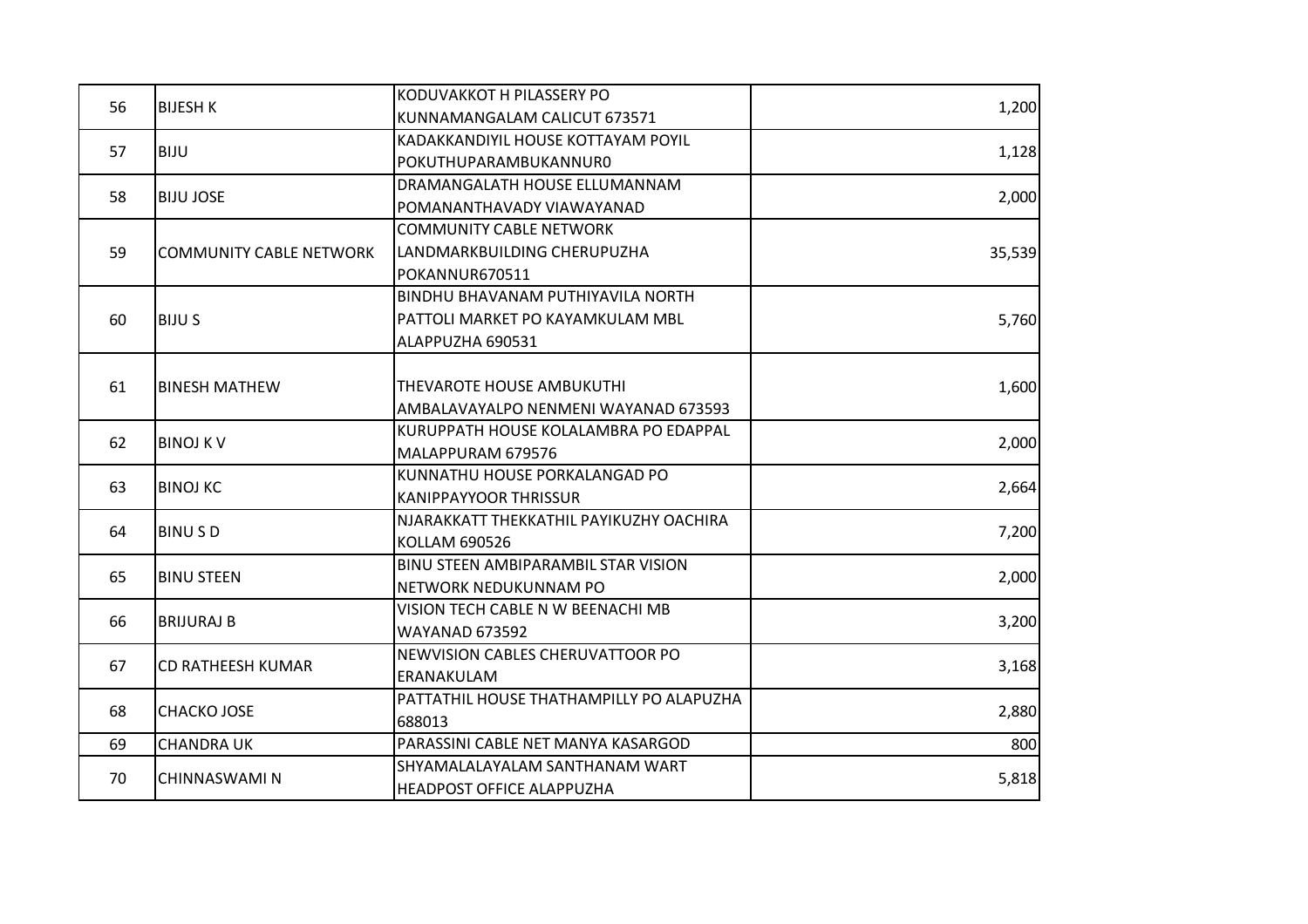|    |                     | KURUVINAKUNNELHOUSE ROSH CLASSIC           |        |
|----|---------------------|--------------------------------------------|--------|
| 71 | <b>CYRIAC JOSE</b>  | MOVIETRACK VADAKARAMUKK KANJANGAD          | 2,080  |
|    |                     | <b>KASARGOD</b>                            |        |
|    |                     | POOLARIKKALHOUSE NADAKKUTHAZHA PO          |        |
| 72 | <b>DASAN P</b>      | VATAKARA MB CALICUT 673104                 | 2,000  |
|    |                     | MEETHALA THAYYIL HOUSE PUDUPANAM           |        |
| 73 | <b>DEEPAK V</b>     | POVATAKARA VIA KOZHIKODE                   | 2,000  |
|    |                     | PAYYARPILLY THAZHEKKAD PO                  |        |
| 74 | <b>DHANYA ROBIN</b> | KOMBIDINJAMAKKALTHRISSURE                  | 17,366 |
| 75 |                     |                                            |        |
|    | <b>DILEEP K P</b>   | JANAKI SADAN MEPPAYIL VADAKARA CALICUT     | 4,000  |
|    |                     | AJITHA NIVAS KANHIRAD THILLENKERY KANNUR   |        |
| 76 | DILEEP KUMAR K      | <b>KANNUR 670702</b>                       | 1,816  |
|    |                     |                                            |        |
| 77 | <b>DINESHANKP</b>   | AYILLIAM MENIKKOT NILESHWAR VIAUPPILIKKAI  | 800    |
|    |                     | PO HOSDURG KASARAGOD 671314                |        |
|    | DINESHVRAJAN        | VISUAL CABLE N W MATHOOR PO                |        |
| 78 |                     | PATHANAMTHITTA                             | 4,522  |
|    |                     | MARITA STAR VISION LONDON                  |        |
| 79 | DONALD D SOUZA      | COTTAGEPANNIPARA MUTTATHODI PO             | 800    |
|    |                     | KASARAGOD                                  |        |
|    |                     | <b>BALAJI CABLE NETWORK VANIYAR STREET</b> |        |
| 80 | <b>D SUBHADRA</b>   | PALLAVOOR PO PALAKKAD                      | 3,200  |
|    |                     | RIYAD MANZIL MANCODU PULLUPANA PO          |        |
| 81 | <b>ERSHAD A M</b>   | KADAKKAL MB KOLLAM 691536                  | 3,360  |
|    |                     | MUKKANDATH HOUSE VETTIPPARA                |        |
| 82 | <b>FAIZAL MM</b>    | PUNNAYOORPOTHRISSUR0                       | 2,080  |
|    |                     | SARIGA HOUSE MANCODE PO KALANJOOR PIN      |        |
| 83 | <b>FASALUDEEN S</b> | PATHANAMTHITTA 689694                      | 800    |
|    |                     |                                            |        |
| 84 | <b>FAZILUDDIN M</b> | USHUS MANTHRA EDAVAPOTRIVANDRUM695311      | 2,000  |
|    |                     | RAJESH VILLA NEAR MUPPAINAD                |        |
| 85 | <b>FELIX RAJESH</b> | CHURCHMEPPADI WAYANAD 673577               | 18,842 |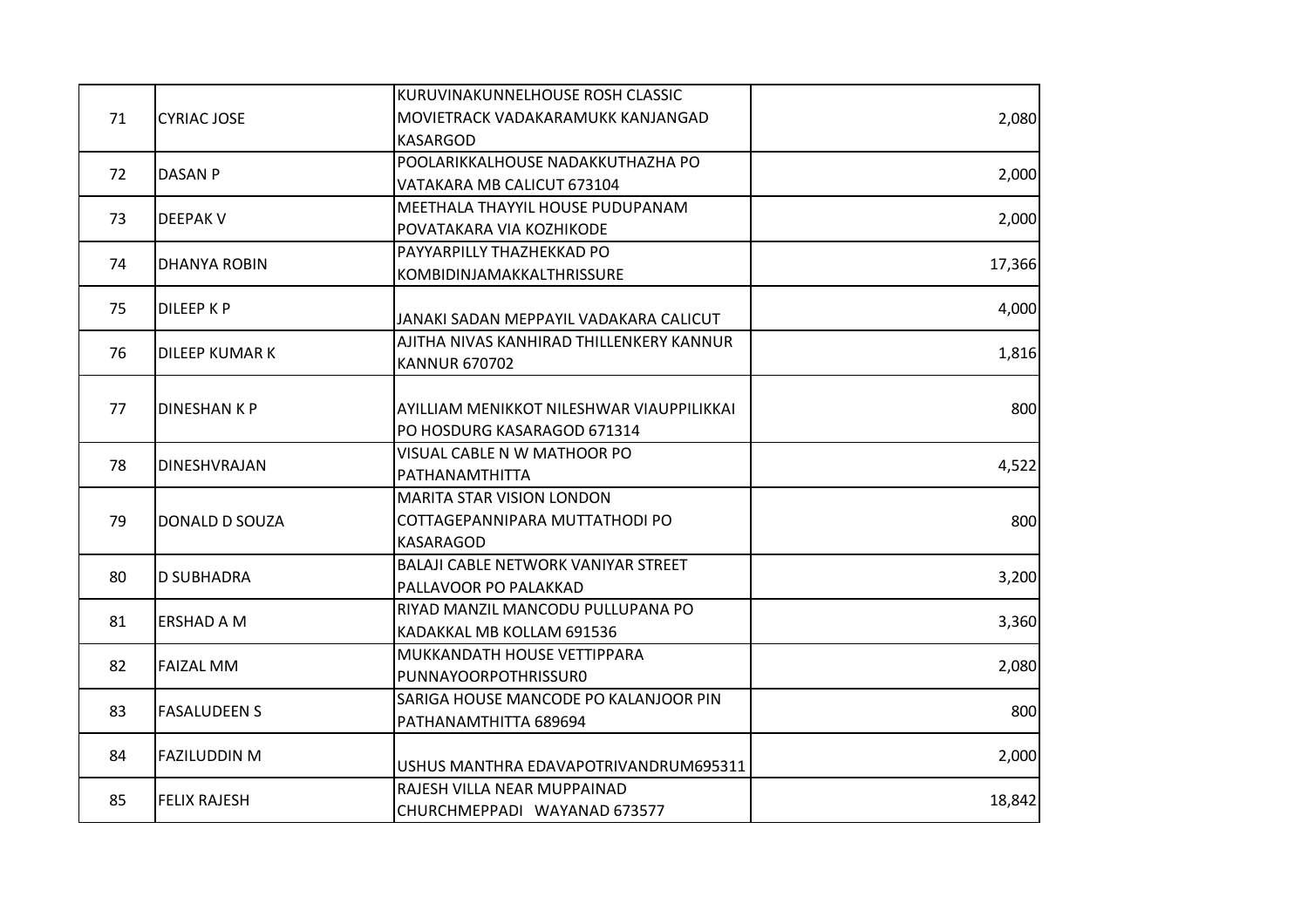|     |                            | VELIYATHU PARAMBIL HOUSE VADAKKEKKAD        |         |
|-----|----------------------------|---------------------------------------------|---------|
| 86  | FEMINA ABDU SAMAD          | EDAKKAZHIYUR THRISSUR 679562                | 1,488   |
|     |                            | WORLD CABLE TV NETWORK BEACH ROAD MB        |         |
| 87  | <b>GANESH A R</b>          | KASARGOD 671121                             | 13,037  |
|     |                            | THILLRY NAGAR THILLEY MISSION COMPOUND      |         |
| 88  | <b>GEORGE PAPPACHAN</b>    | <b>KOLLAM</b>                               | 800     |
|     |                            | KOTTAKUNNUMMAL ADUVAD MAVOOR                |         |
| 89  | <b>GIREESH KUMAR</b>       | <b>THRISSUR 673661</b>                      | 1,272   |
|     |                            | PLACKIL HOUSE KARUKAYIL WARD                |         |
| 90  | <b>GURUSUMAN VK</b>        | THATHAMPALLY PO ALAPPUZHA 688013            | 3,200   |
|     |                            | PULPPARA HOUSE KOTTAKKAL MALAPPURAM         |         |
| 91  | <b>HAMSAP</b>              | 676503                                      | 16,704  |
|     |                            | PAZHEKADAVIL HOUSE VALLIVATTOM PO           |         |
| 92  | <b>HARIDASAN</b>           | <b>THRISSUR 680124</b>                      | 2,160   |
|     | <b>HARIKRISHNAN MK</b>     | ERETHAN PARAMBIL PERINGADI PO KANNUR        |         |
| 93  |                            | 673312                                      | 279,475 |
|     | <b>HARILAL H</b>           | HARIMANDIRAM KARIPPOOR PO NEDUMANGAD        |         |
| 94  |                            | TRIVANDRUM 695541                           | 2,000   |
| 95  | <b>HARISH P</b>            | USV KAIKAMBA UPPPALA KASARAGOD              | 2,080   |
|     | HARITHA COMMUNICATIONS LLP | KALLUVAYAL SULTHANBATHERY WAYANAD           |         |
| 96  |                            | 673592                                      | 72,338  |
|     |                            | CHITTILAPPILLI HOUSE CHITTATTUKARA ELAVALLY |         |
| 97  | <b>HARSHA</b>              | <b>THRISSUR 680511</b>                      | 1,560   |
|     |                            | PLAVILAZHIKKATHU THODIYIL                   |         |
| 98  | <b>HASHIRK</b>             | KILIKOLLOORPOVENADU NAGAR KOLLAM            | 800     |
|     |                            | MAX VISION CABLE TV NEDUMKARANA             |         |
| 99  | <b>IBRAHIM A</b>           | RIPPONMEPPADI MB WAYANAD 673577             | 10,850  |
|     |                            | CHERUMUKK CABLE VISION CHERUMUKKU PO        |         |
| 100 | <b>IBRAHIM C M</b>         | TIRURANGADI, MALAPPURAM-676306              | 2,000   |
|     |                            |                                             |         |
| 101 | <b>JACOB THOMAS</b>        | SMART NET COMMUNICATION CO                  |         |
|     |                            | MOHANKUMARPUTHENPURECKALHOUSE               | 4,000   |
|     |                            | SENGULAM PO ADIMALY MB IDUKKI 685565        |         |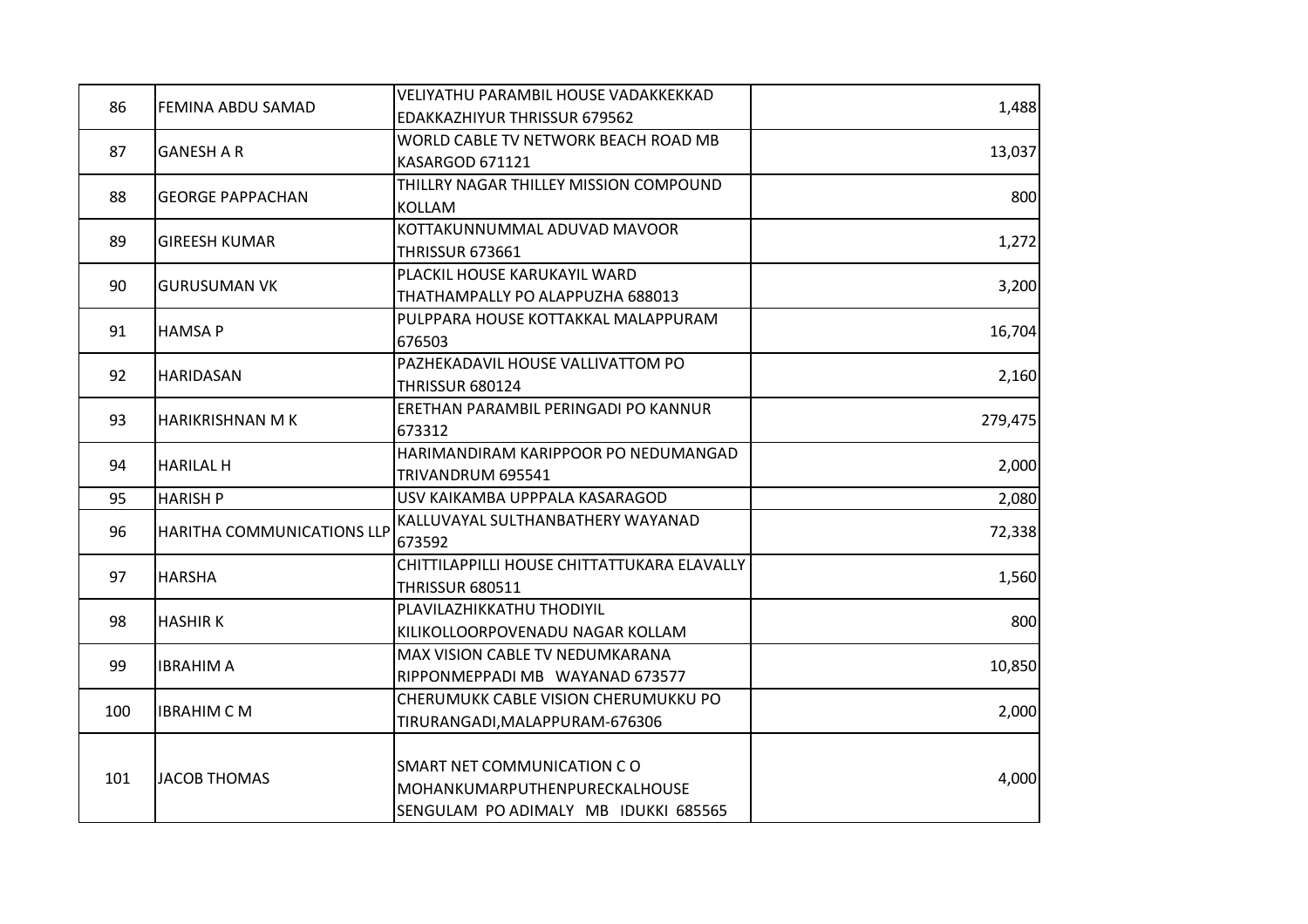|     |                         | DWARAKA PARAKKARA<br>PO THATTAYIL                                      |        |
|-----|-------------------------|------------------------------------------------------------------------|--------|
| 102 | <b>JAGADEESHTK</b>      | PATHANAMTHITTA 691525                                                  | 16,488 |
| 103 | JAYACHANDRAN V V        | ASHA NIVAS PILIKOD MB, KASARGOD-673353                                 | 2,080  |
| 104 | JAYADEVAN               | EPHOUSE KARIVELLOOR PO, KANNUR-670521                                  | 2,544  |
| 105 | <b>JAYADEVAN E</b>      | EDAKKATHALATH HOUSE UDYOGAMANDALAM<br>POSTERNAKULAMELOOR EAST0         | 6,752  |
| 106 | <b>JAYARAJAN P P</b>    | NAMBOODY VAYALIL VATTOLY PO KAKKAT<br>VIACALICUT673510                 | 2,000  |
| 107 | <b>JEROM</b>            | KOLLANNUR HOUSE CHELAKKARA THRISSUR<br>680586                          | 2,192  |
| 108 | <b>JINESH KUMAR V D</b> | SPACE NET CABLE TV N W OLIVUMALACHUNDALE<br>PO MB, WAYANAD             | 2,080  |
| 109 | <b>JISHA ANIL</b>       | PADANJARAKOOVAL HOUSE<br>KAVANAVAZHAKKULAM PO MOOVATTUPUZHA<br>686670  | 30,406 |
| 110 | <b>JITHENDRAKUMAR</b>   | HIGH VISION CABLE N W MOWANCHERY PO<br>CHAKKARAKKAL, KANNUR-670613     | 2,000  |
| 111 | <b>JOHN</b>             | MEDIA VISION VARANAD JN VARANADU PO<br>CHERTHALA LAND ALLAPUZHA 688539 | 2,400  |
| 112 | <b>JOHN MATHEW</b>      | SENGUPTHA STREET RAM NAGAR COIMBATORE-9                                | 1,600  |
| 113 | JOHN TL                 | THAMARAYUR HOUSE PO KURIACHIRA SOUTH<br>THRISSUR MB THRISSUR-680006    | 2,000  |
| 114 | <b>JOHNSON AP</b>       | ANAKKAR HOUSE MUNDATHIKODU PO<br>VADAKKANCHERY VIA THRISSUR-680623     | 2,160  |
| 115 | <b>JOHNY KO</b>         | KALLIVALAPPANHOUSE CHENGALLOOR<br>PO, PUDUKKAD MB, THRISSUR-680312     | 2,000  |
| 116 | <b>JOHNY MO</b>         | STAR CABLE KALLUVAYAL MUTTIL MB, WAYANAD                               | 2,000  |
| 117 | JOJO JOSE               | PULIMOOTTIL H ELIKKULAMPO KARAKULAMO                                   | 4,320  |
| 118 | <b>JOMESH V J</b>       | <b>VEKATHANATH HOUSE VANHODE PO</b><br>VELLAMUNDA<br>WAYANAD<br>670731 | 800    |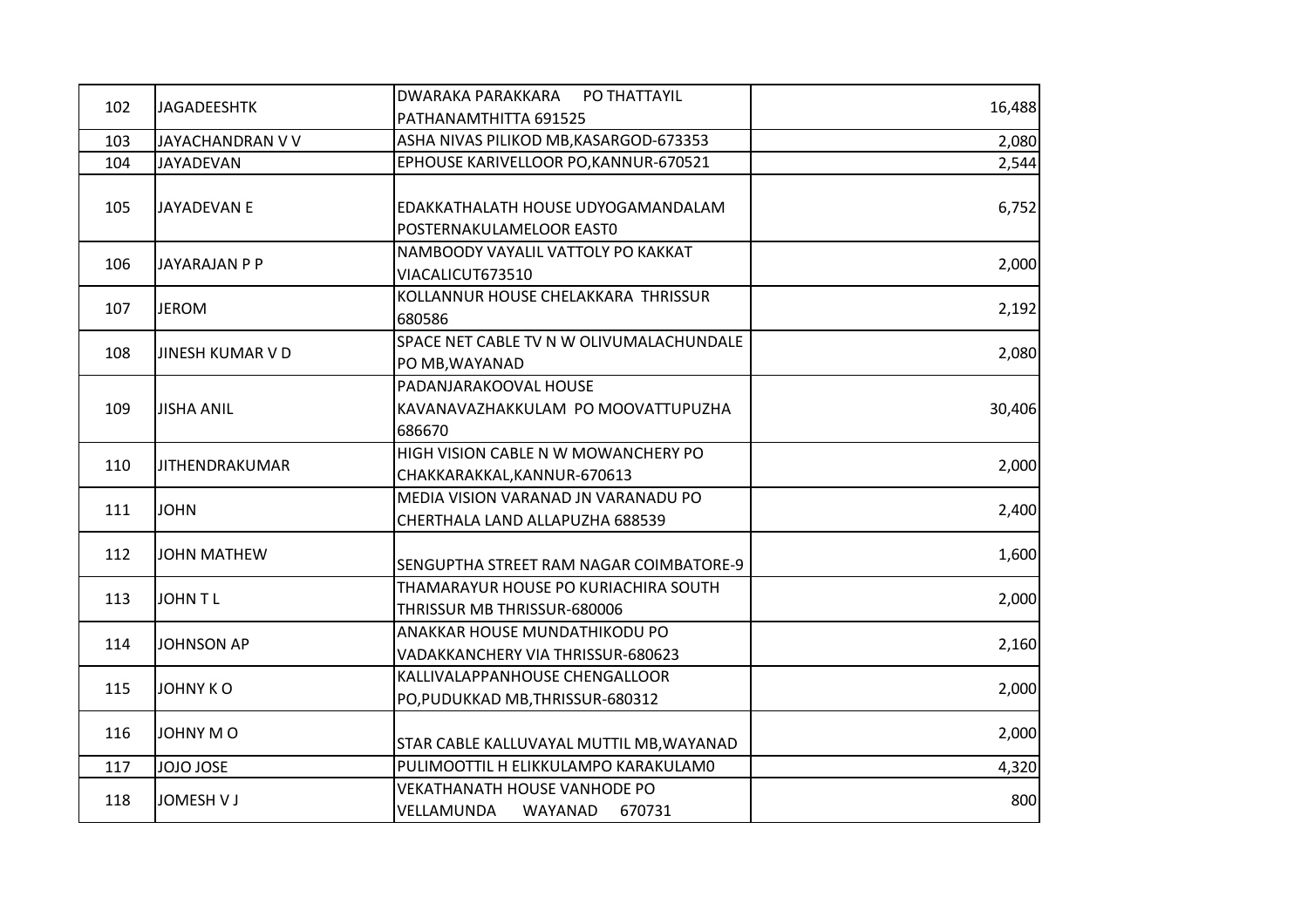|     |                        | KOOTTAPILLIL N W OONJUPPARA PO           |        |
|-----|------------------------|------------------------------------------|--------|
| 119 | <b>JOSE ANTONY</b>     | ,ERANAKULAM,KOTHAMANGALAM                | 2,080  |
| 120 | <b>JOSE K JOSE</b>     |                                          | 2,000  |
|     |                        | KOTTARATHIL HOUSE PONMUDY PO MB IDUKKI   |        |
| 121 | <b>JOSE KL</b>         | KOLLANOOR HOUSE KOONAMOOCHI PO           | 14,839 |
|     |                        | MATTOM ROAD, THRISSUR-680504             |        |
| 122 | <b>JOSE KAITHARAN</b>  | KAITHARAN HOUSE PO CHERAI N PARUR        | 2,000  |
|     |                        | VIA, ERNAKULAM-683514                    |        |
|     |                        | PERINGALAM CABLE VISION KUNNAMANGALAM    |        |
| 123 | <b>JOSE MATHEW</b>     | PO CALICUT                               | 2,000  |
|     |                        | KANDATHIL HOUSE CHOTTUPARA PO KUMILY     |        |
| 124 | <b>JOSE SEBASTIAN</b>  | <b>IDUKKIO</b>                           | 1,200  |
|     |                        | MADHURAKKARY HOUSE PUDUKAD PO, THRISSUR- |        |
| 125 | <b>JOSHY ML</b>        | 680301                                   | 2,160  |
| 126 | <b>JOSHY AC</b>        | JOYAL CABLES KATTAMPAK PO, KOTTAYAM      | 2,000  |
|     | <b>KANAKAN K</b>       | BALAMANDIRAM HOUSE THAZHUTHALA           |        |
| 127 |                        | KOTTIYAM PO, KOLLAM                      | 3,120  |
|     | KOCHU NARAYANAN NAIR R | PADMALAYAM KABALLUR PO CHERUPUZHA        |        |
| 128 |                        | MB, KANNUR-670511                        | 19,200 |
| 129 |                        | PADMALAYAM KAMBALLUR                     |        |
|     | KOCHU NARAYANAN NAIR R | CHERUPUZHA, KANNUR-670511                | 1,600  |
|     |                        | EDAVAZHIPURATH MEETHAL HOUSE PALAZHI     |        |
| 130 | <b>KRISHNADAS K</b>    | MB,CALICUT-673014                        | 2,000  |
| 131 |                        | ELENJIVELIL JAYABHAVANAM MUTHUKULAM      |        |
|     | <b>KRISHNAKUMAR G</b>  | SOUTH PO, KOLLAM-690506                  | 2,080  |
|     |                        |                                          |        |
| 132 | LAIJU GEORGE           | CLASSIC CABLE N W MUTHUKATTU             | 2,000  |
|     |                        | KARANOORANAD MBL<br>ALAPPUZHA<br>690504  |        |
| 133 | LAKSHMANAN P           | PUTHIYANDI HOUSE CHALA EAST, KANNUR-     |        |
|     |                        | 670621                                   | 15,365 |
| 134 | <b>LASER MALI</b>      | KARUNGATTU PUTHUPALLY KAYAMKULAM         | 48,679 |
|     |                        | ALAPUZHA 690527                          |        |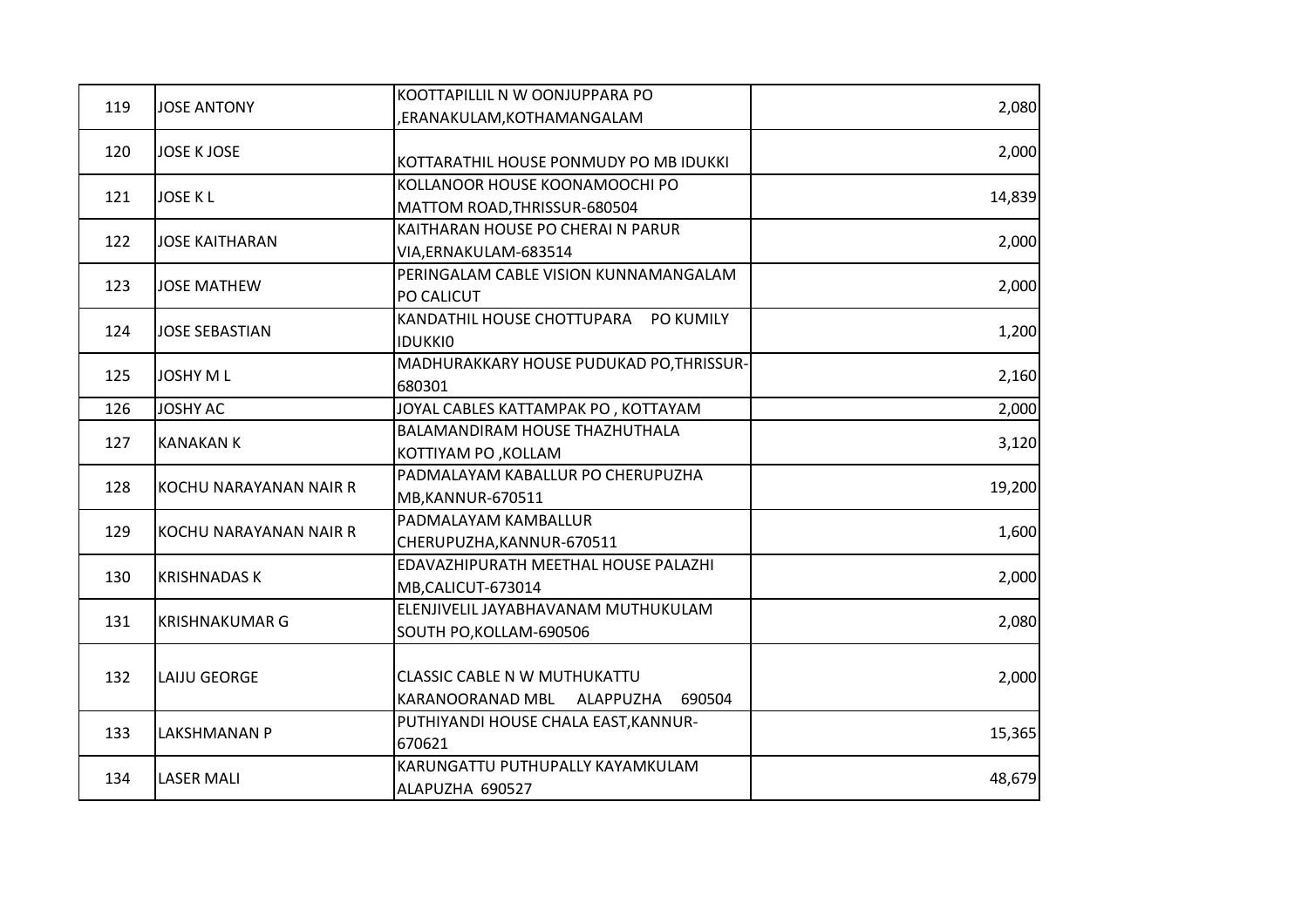| 135 | <b>LAWRANCE PK</b>   | PORUTHOOR H ERANELLUR SUR<br><b>THRISSUR</b> |        |
|-----|----------------------|----------------------------------------------|--------|
|     |                      | 680501                                       | 2,080  |
| 136 | LEELA P              | KUTTIKATTILHOUSE TRIKALATHOOR PO MBL         |        |
|     |                      | <b>COCHIN</b><br>686557                      | 2,000  |
|     |                      | KURUGATTU PUTHUPPALLY NORTHPO                |        |
| 137 | LEKSHMI              | KAYAMKULAM0                                  | 37,944 |
| 138 | <b>LIZY</b>          | DANY CABLE N W MAVELIKKARA0                  | 16,848 |
|     |                      | THAZHCHAYIL HOUSE KOTHAVARA PO VAIKOM        |        |
| 139 | <b>MANGALADAS</b>    | 686607                                       | 800    |
|     |                      | CHEMMAND HOUSE NEAR KOOTTALA                 |        |
| 140 | MANIKANDAN C         | TEMPLEPARAKKAD ARIMPUR KERALA THRISSUR       | 2,000  |
|     |                      | 680620                                       |        |
|     |                      | PUTHUSSERI HOUSE NIRAMARUTHUR PO             |        |
| 141 | <b>MANIKANDAN P</b>  | TIRUR, MALAPPURAM-676109                     | 3,200  |
|     | <b>MANJESH</b>       | C O AJITH KUMAR PULLARKATTIL HOUSE KOLAZHY   |        |
| 142 |                      | PO TRISSURO                                  | 4,000  |
|     |                      | <b>SREE VINAYAK CABLE VISION</b>             |        |
| 143 | <b>MANOHARAN V</b>   | MANALMATHAAMBIKAPURAM PO PALAKKAD            | 4,360  |
|     |                      | 678011                                       |        |
|     |                      | THAZHA KUNIYIL MADAPPALLY                    |        |
| 144 | MANOJ M E            | ONCHIAMMADAPPALLI COLLEGE KERALA MB          | 19,577 |
|     |                      | <b>CALICUT 673102</b>                        |        |
|     |                      | MANOJ MUMAR SARATH MULLAPULLY HOUSE          |        |
| 145 | MANOJ MUMAR SARATH   | ,ALUVASSERY ROAD, NEMMARA,PALAKKAD-          | 2,080  |
|     |                      | 678508                                       |        |
| 146 | <b>MANOJ MV</b>      | MATHALATH H EDATTU PO PAYYANNUR KANNUR       |        |
|     |                      | <b>KANNURO</b>                               | 1,200  |
|     |                      | C O BAIJU CA CHIRIYANKANDATH HOPUSE          | 8,960  |
| 147 | <b>MANULAL</b>       | <b>THRISSURO</b>                             |        |
|     |                      |                                              |        |
| 148 | <b>MARIAMMA JOHN</b> | ELAB CABLE TV N W RIVERA BUILDING BEHIND     | 2,080  |
|     |                      | BUS STAND, KANHANGAD, KASARGOD-671315        |        |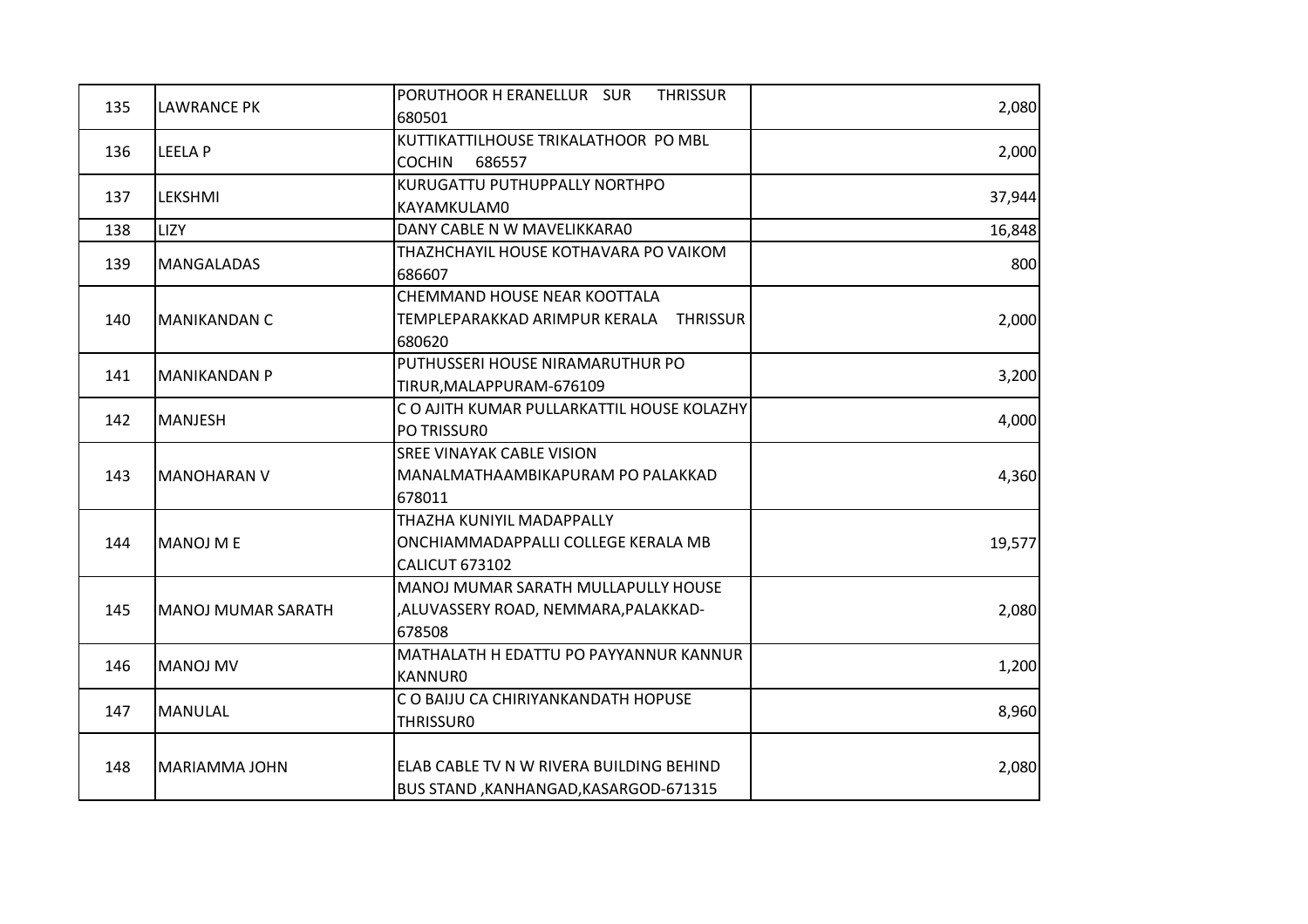| 149 | <b>MARX STALIN</b>        | KONATHU HOUSE GOTHURUTH<br>POCHENDAMANGALAM SO CHENDAMANGALAM<br>NORTH PARUR ERNAKULAM 683512      | 2,800  |
|-----|---------------------------|----------------------------------------------------------------------------------------------------|--------|
| 150 | <b>MARY JOHNY</b>         | M O MEJO JOHNY S O JOHNY KO<br>LATEKALLIVALAPPAN H GOVTHOSPITAL ROAD<br>CHALAKKUDY THRISSUR 680307 | 4,000  |
| 151 | <b>MATHEW JOSE</b>        | PALAMURIYILHOUSE PONKUNNAMPO<br>MBLKOTTAYAM686506                                                  | 2,016  |
| 152 | <b>MEERA SANTHOSH</b>     | THAIKKOOTTATHIL HOUSE VADAKKEKARA PO<br>ERNAKULAM-683522                                           | 6,286  |
| 153 | <b>MEJO JOHNY</b>         | S O JOHNY KO LATE KALLIVALAPPAN<br><b>HGOVTHOSPITAL ROAD</b><br>CHALAKKUDYTHRISSUR680307           | 20,858 |
| 154 | <b>MENCEY</b>             | CHIRIYANKANDATH HOPUSETHRISSURO                                                                    | 9,600  |
| 155 | <b>MOHAMED BASHEER P</b>  | P S O MOHAMED ALI P PALAPARAMBIL<br>HOUSEVALIYAPARAMB PUTHUR<br>POMALAPPURAM0                      | 1,600  |
| 156 | <b>MOHANAN KD</b>         | KALATHIL HOUSE SOUTH CHELLANAMPO, COCHIN-<br>682008                                                | 11,808 |
| 157 | MOOSAMUHAMMAD K           | <b>GODGIFT CABLE SERVICE HIDAYATH</b><br>NAGARUPPALA MBKASARGOD0                                   | 2,080  |
| 158 | MUHAMMED FAROOQUEA        | MUHAMMED FAROOQUEA ARACKAL<br>HOUSECHANDIROORPO CHERTHALA ALAPPUZHA<br>688547                      | 1,600  |
| 159 | <b>MUHAMMED HUSSAIN</b>   | PULLATH HOUSE KUMARAMPUTHUR PO<br>PALAKKAD0                                                        | 19,274 |
| 160 | <b>MUHAMMED RAFI</b>      | NJAVELIPARAMBIL PULLUT PO,<br>NARAYANAMANGALAM MALA, THRISSUR                                      | 22,226 |
| 161 | <b>MUHAMMED RAFICK PA</b> | PONATHIL PARAMB MAKKADA PO<br>KAKKODI, CALICUT-673611                                              | 1,088  |
| 162 | <b>MUJEEB M</b>           | MADHUR DHARSHAN CABLE NETWORK PATDA<br>ROAD MADHUR KASARAGOD                                       | 3,280  |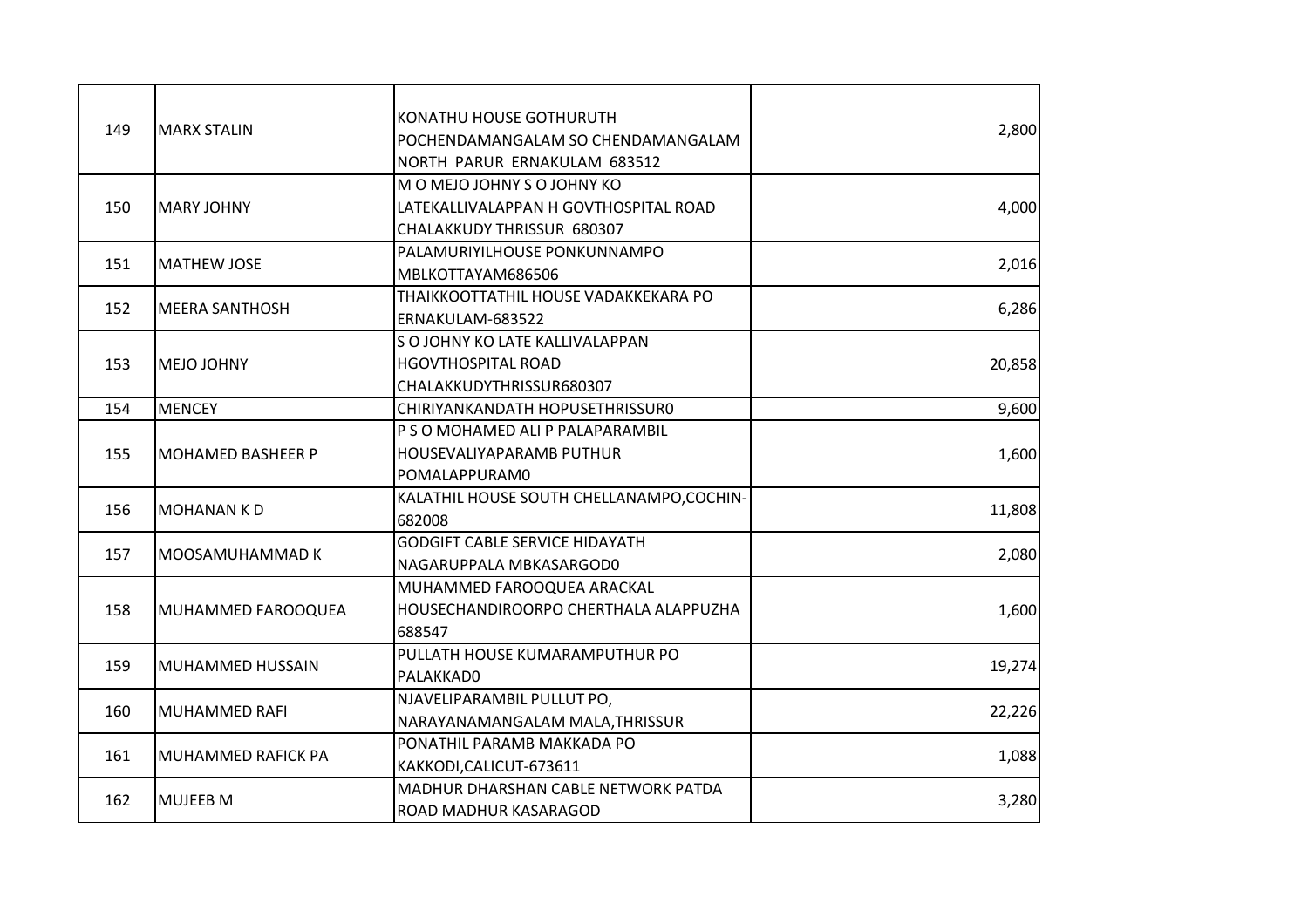|     |                             | PALARA H VALANCHERI PO MB MALAPPURAM-    |        |
|-----|-----------------------------|------------------------------------------|--------|
| 163 | <b>MUJEEB RAHMAN P</b>      | 676552                                   | 3,736  |
|     |                             | SKYLINE CABLE N W KOOVALLOOR             |        |
| 164 | <b>MV DIPU</b>              | KOTHAMANGALAM0                           | 1,088  |
|     |                             |                                          |        |
| 165 | <b>NADESAN PK</b>           | RETHNABHAVAN CHERUVARANAM VARANAM PO     | 60,674 |
|     |                             | CHERTHALA MBL, ALAPPUZHA-688555          |        |
| 166 | <b>NAJEEB A</b>             | NAVAB MANZIL CHANGANACHERY MBL           | 4,160  |
|     |                             | ALAPPUZHA 686101                         |        |
| 167 | <b>NAJMA SAMAD</b>          | MUKKANDATH HOUSE PUNNAYUR                | 1,008  |
|     |                             | EDAKKAZHIYUR THRISSUR 679562             |        |
| 168 | <b>NANCY VARGHEESE</b>      | PLACHIKKAL PUTHENVEETTIL DESAM ANGALAM   | 1,568  |
|     |                             | THALAPPILLY-THRISSUR                     |        |
|     |                             | GLOBAL VISION CABLE TV ARAYI KANHANGAD   |        |
| 169 | <b>NARAYANAN AV</b>         | KASARAGOD0                               | 12,485 |
| 170 | <b>NAVIN KUMAR</b>          | RAM NIVAS NEAR CHC KUMBLA KASARGOD0      | 800    |
|     | <b>NAZEER HUSSAIN ANWAR</b> | XIV CASURINA KOTTAGE KASARGOD PULIKUNNU- |        |
| 171 |                             | 671121                                   | 91,894 |
|     |                             |                                          |        |
| 172 | <b>NEELAKANDAN K</b>        | THIRD EYE CABLE COMMUNICATIONCHIRAVAKKU  | 2,080  |
|     |                             | THALIPPARAMBAPOKANNUR670141              |        |
| 173 | NIZAR TV                    | THAI VALAPPIL HOUSE, NEAR YASEEN MAZJID  | 2,080  |
|     |                             | MATTUL SOUTH, KANNUR-670302              |        |
| 174 | NIZAR TV                    | TVHOUSE MATTUL MB, KANNUR-670302         | 2,000  |
| 175 | <b>NOUFAL MM</b>            | FRIENDS CABLE VISION MASS                | 4,032  |
|     |                             | ROAD, MATTANCHERY MBL, COCHIN-682002     |        |
| 176 | <b>NUJUME</b>               | KULANGARAHOUSE THUNDIL THATTAMALAPO      |        |
|     |                             | MBLKOLLAM691020                          | 26,690 |
|     |                             | EAVAMKANDARI H                           |        |
| 177 | <b>PADMA PRASADKP</b>       | VELIMUKKUPOMALAPPURAM676317              | 15,019 |
|     |                             | KADUTHODILHOUSE ANTHINADU PO             |        |
| 178 | <b>PAUL KC</b>              | KOLLAPPALLY, KOTTAYAM-686651             | 5,696  |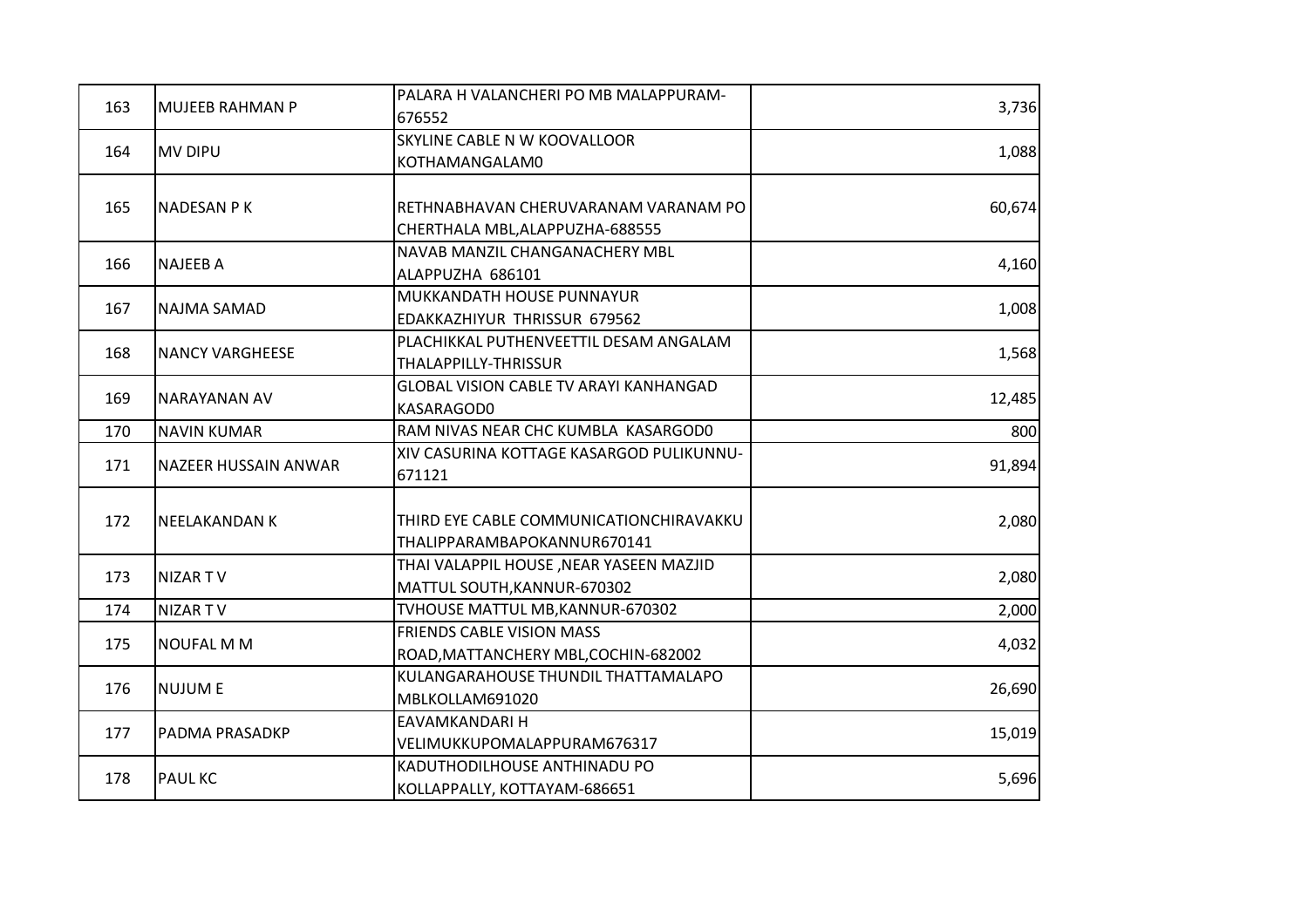| 179 | <b>PAUL THALORE</b>         | ARIKADAN HOUSE THALORE PO THRISSURE-                                                  | 22,374 |
|-----|-----------------------------|---------------------------------------------------------------------------------------|--------|
|     |                             | 680306                                                                                |        |
| 180 | <b>PG NAMBIAR</b>           | NARAKKOD PUTHIYEDATH HOUSE<br>KEEHARIYURPOKOYILANDY VIACALICUT673324                  | 800    |
| 181 | <b>POULOSE V</b>            | TC PANAVILAKOM HOUSE KANNANTHURA<br>BEACHPOTVM695007                                  | 800    |
| 182 | <b>PRADEEP G</b>            | THENGUVILATHARAYIL<br><b>VENGARAKALLELIBHAGOM THODIYOOR</b><br>KARUNAGAPPILLYKOLLAM0  | 2,000  |
| 183 | <b>PRADEEP C</b>            | <b>ASWATHY CABLE VISION</b><br>LAKSHMIKRIPAKUNISSERYPALAKKAD0                         | 16,488 |
| 184 | <b>PRADEEP C R</b>          | CHENGILATHU PUTHEN VEEDU<br>PAZHAKULAMPOADOOR<br>MBLPATHANAMTHITTA691523              | 2,000  |
| 185 | <b>PRAJIN</b>               | NETTUR HOUSE PANACHIRA KUNHIMANGALAM<br>POPINKANNUR670309                             | 800    |
| 186 | <b>PRAJITH M</b>            | CHUNDAKKATIL MAZHAPPALAPOKANNUR670611                                                 | 800    |
| 187 | PRAKASH GV                  | PRAKASH GV , PAYYANNOOR, KANNUR                                                       | 4,160  |
| 188 | <b>PRAMODK</b>              | KAYYANTHALAHOUSE PERAVOOR<br>MBKANNUR670673                                           | 800    |
| 189 | <b>PRAMOD PP</b>            | PUTHIYAPURAYIL HOUSE PALLIKKUNNU PO<br><b>PINKANNURO</b>                              | 1,200  |
| 190 | <b>PRASAD M K</b>           | MUKAVANKAUDY HOUSE PUTHYPPA<br>PUTHYANGADIPOCALICUT673021                             | 2,000  |
| 191 | PRASANNAKUMAR G             | KADAYIL VEEDU PALACHIRAPO VARKALA H<br>MBLTRIVANDUM695143                             | 2,000  |
| 192 | <b>PRASANT RAGHAVAN P K</b> | PRASANT RAGHAVAN P K PREETHA NIVAS<br>MOOZHAKKARA PO THALASSERI MB, KANNUR-<br>670111 | 49,925 |
| 193 | <b>PRASANTHANK</b>          | POOKKOTTY HOUSE THAVAM PO<br>CHERUKUNNUKANNUR670301                                   | 800    |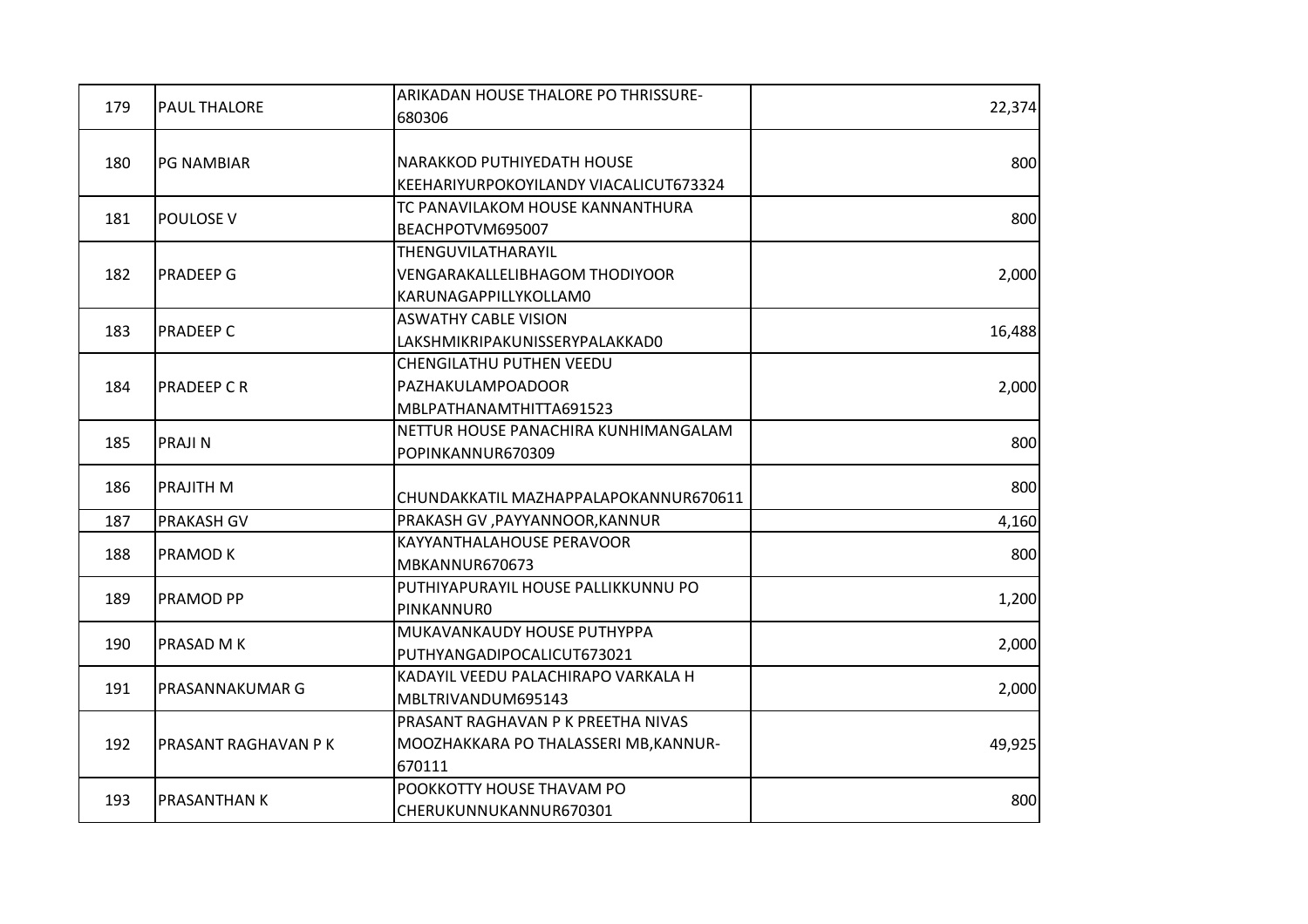|     | PRASEEJAN A P            | ELLUPARAMBIL HOUSE MELUR ELAATTERI PO                                                            |       |
|-----|--------------------------|--------------------------------------------------------------------------------------------------|-------|
| 194 |                          | QUILANDY, CALICUT-673319                                                                         | 3,200 |
| 195 | PREKASH ACHARYA V        | PRABHA VISION VORKADY SUNKADAKATTA0                                                              | 800   |
| 196 | PREMARAJAN C             | KEERTHI ALACHERY PO KOLAYADKANNUR670650                                                          | 1,200 |
| 197 | <b>PRINCE M</b>          | MOOCHIKKAL HOUSE ARIYALLUR<br>PMALAPPURAM676312                                                  | 2,000 |
| 198 | <b>PT ARUN</b>           | EAST VILLAGE PERUVEMBA PO PALAKKAD                                                               | 4,736 |
| 199 | <b>RADHA</b>             | THEKKEMEPPULLY HOUSE<br>PERINCHERYTHRISSUR680306                                                 | 2,240 |
| 200 | <b>RADHAKRISHNAN E K</b> | RADHAKRISHNANEK EDAVANAPARAMBIL HOUSE,<br>KARUMATHRA PO KONATHUKUNNU THRISSUR<br>MB, MALA-680123 | 4,960 |
| 201 | <b>RADHAKRISHNAN KK</b>  | KALLATE HOUSE, PO<br>MULAGUNNATHUKAVU, THRISSUR-680581                                           | 2,000 |
| 202 | <b>RAGHUP</b>            | PARAYIL HOUSE THAVAM THAVAM P<br>OKANNUR670301                                                   | 800   |
| 203 | RAGHURAMA M              | SRI DATHA VISION BHAGIRATHI COMPLEX,<br>KUMBLA, KASARAGOD                                        | 9,662 |
| 204 | <b>RAISA</b>             | CHIRIYANKANDATH HOPUSETHRISSURO                                                                  | 6,144 |
| 205 | <b>RAJAN AC</b>          | ELEVATHINKAL HOUSE SALEMO                                                                        | 1,600 |
| 206 | <b>RAJAN KP</b>          | KOTTOPARAMAL ELLTTIL PO<br>KODUVALLYCALICUT673572                                                | 728   |
| 207 | <b>RAJAN PILLAI</b>      | PUTHEN MADOM MUTHUKULAM SOUTH<br>PO,ALAPPUZHA-690506                                             | 8,704 |
| 208 | <b>RAJEEV ML</b>         | CHANDRIKA SADANAM KUNNOTH KILIANTHARA<br>PO,KANNUR-670706                                        | 8,122 |
| 209 | RAJEEV R JOJO M D        | MARAVATTICAL HOUSE CHETTUPUZHA PO<br>THRISSUR-680621,                                            | 2,080 |
| 210 | <b>RAJEEVAN CM</b>       | MALABAR CABLE TV NETWORK<br>KUTHUPARAMBA, KANNUR-670643                                          | 4,160 |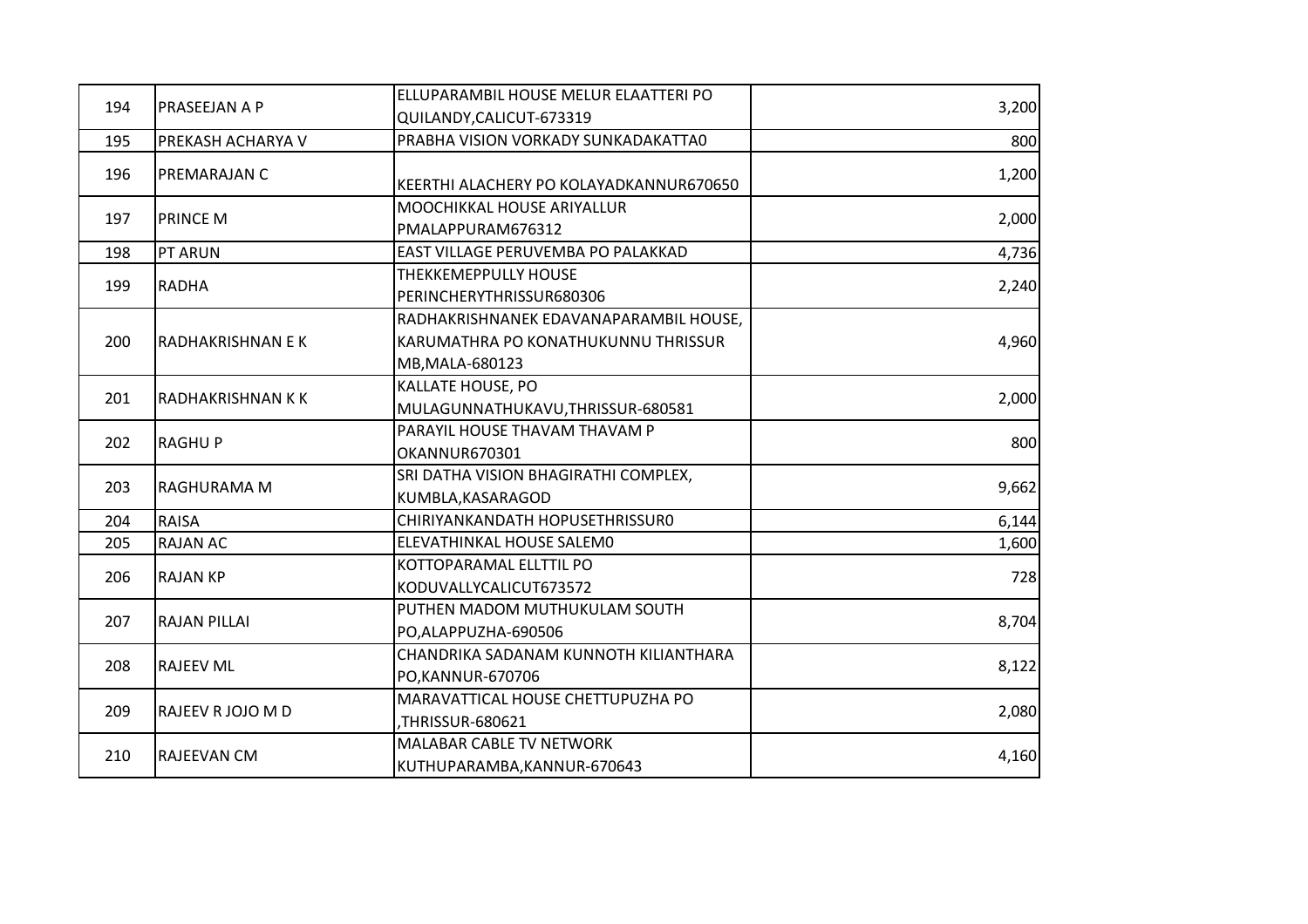|     |                          | <b>CHEERATH KALATHIL</b>                  |        |
|-----|--------------------------|-------------------------------------------|--------|
| 211 | <b>RAJESH CK</b>         | VADAKKEKOTHACHIRANAGALASSERYPALAKKAD6     | 1,160  |
|     |                          | 79535                                     |        |
|     |                          | SANDRA H PATHIYOOR WEST KEERIKAD          |        |
| 212 | RAJESH CHANDRAN          | PO,KAYAMKULAM-690508                      | 4,000  |
|     |                          | ANIL BHAVANAM NEAR                        |        |
| 213 | <b>RAJESH J</b>          | KOCHAMANNADAJANAKEEYANAGAR                | 2,000  |
|     |                          | PATTATHANAMPO MBLKOLLAM0                  |        |
|     |                          | KARAPPULLI HOUSE PATTELTHAZHAM            |        |
| 214 | <b>RAJESH K</b>          | POPOKKUNNUCALICUT673013                   | 2,000  |
|     |                          | CHENGAZHATHU PAYIKKUZHY OACHIRA           |        |
| 215 | <b>RAJESH R</b>          | POKOLLAM690526                            | 800    |
|     |                          | SIGHT CABLE TV N W CHARUVADY              |        |
| 216 | <b>RAJIVE A</b>          | <b>MUKKAMCALICUT0</b>                     | 1,272  |
|     |                          | BLUE HEAVEN PANDAKASALA                   |        |
| 217 | <b>RAJMOHAN S</b>        | CHERAYINKEEZHUMBLTRIVANDRUM695305         | 2,000  |
|     |                          | KANHIRATH KANDIYILHOUSE PALATHPO          |        |
| 218 | <b>RAJUKK</b>            | <b>MBCALICUTO</b>                         | 2,016  |
|     | <b>RAJUKV</b>            | KODIYAN HOUSE, PO PALAPILLY               |        |
| 219 |                          | PALAPPILLY, THRISSUR-680304               | 33,472 |
| 220 | <b>RAMESH KP</b>         |                                           | 1,016  |
|     |                          | MAMMLI METHAL KOTTOOLI PO, CALICUT-673016 |        |
| 221 | <b>RASHEED A A</b>       | ERACHAM HOUSE KACHERI PO                  | 856    |
|     |                          | PERUMANNUCHOONDALTHRISSUR680501           |        |
|     |                          | <b>STARLINE CABLE</b>                     |        |
| 222 | <b>RATHEESH PS MADHU</b> | COMMUNICATIONPOOVATHINKAL HOUSE           |        |
|     |                          | THRIKODITHANAM P                          | 4,080  |
|     |                          | OCHANGANASSERYKOTTAYAM686105              |        |
|     |                          | <b>SONY CABLE VISION</b>                  |        |
| 223 | <b>RAVEEENDRAN T</b>     | THIRUVAMBADYCALICUT673602                 | 3,200  |
|     |                          | MANGALAM CHAVASSERY PO VIA MATTANNOOR     |        |
| 224 | RAVEENDRAN               | <b>KANNUR-670702</b>                      | 3,280  |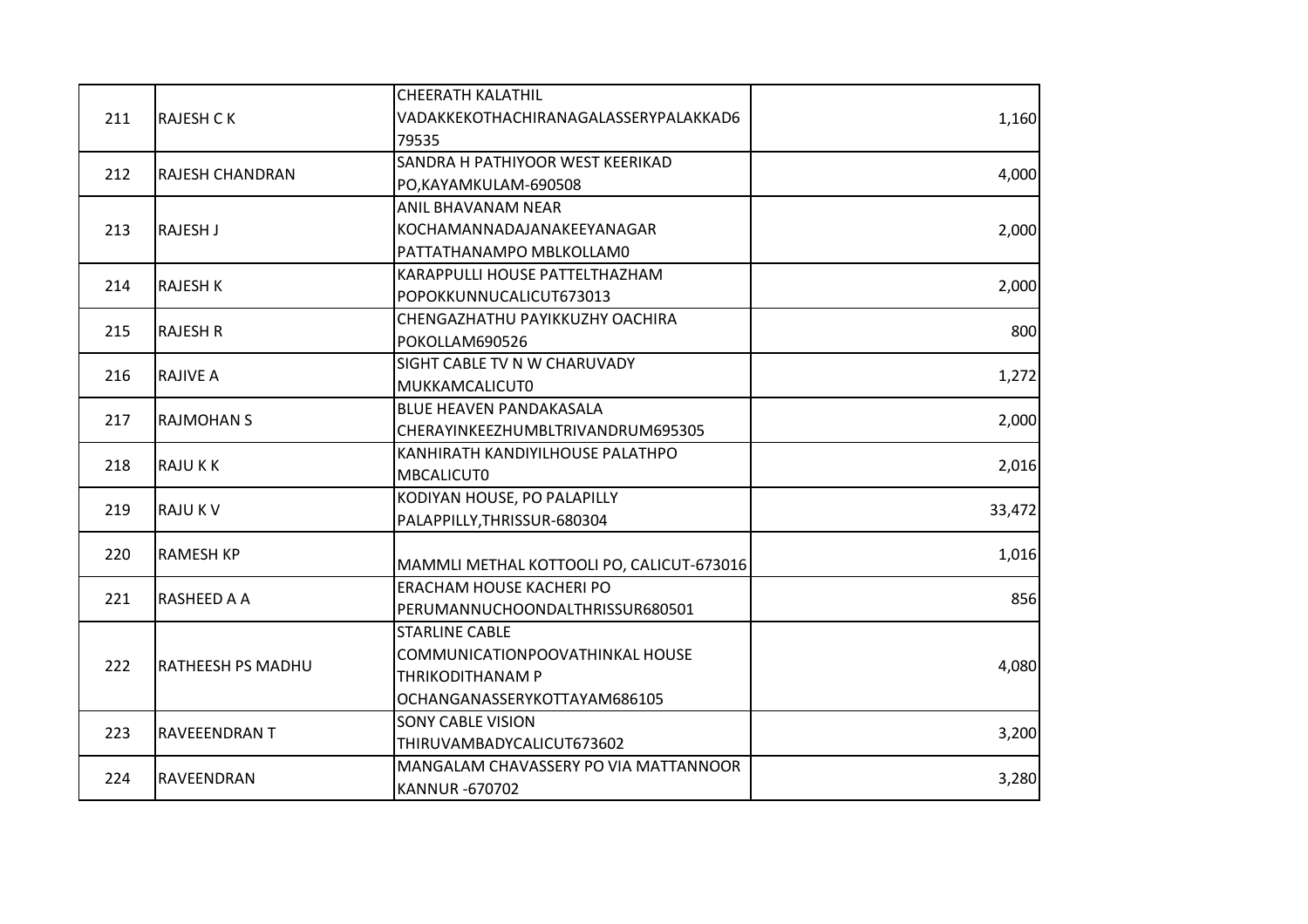|     |                       | KOLATHU VAYAL PUTHIYA PURAYIL              |        |
|-----|-----------------------|--------------------------------------------|--------|
| 225 | <b>RAVEENDRAN E</b>   | HOUSEANCHAMPIDIKA PO, KANNUR-670331        | 18,637 |
|     |                       | ANGALAM CHAVASSERY PO MATTANUR             |        |
| 226 | <b>RAVEENDRAN VK</b>  | VIA, KANNUR-670702                         | 30,240 |
|     |                       | RV HOUSE KALLIKKUNNU                       |        |
| 227 | <b>RAVEENDRAN VK</b>  | PATHIRIYADPOKANNUR670741                   | 4,000  |
|     |                       | PUTHUPARAMBIL HOUSE CHANGANACHERY          |        |
| 228 | RAZEENA NASIR         | MBL, ALAPPUZHA                             | 4,160  |
| 229 | <b>REEJESH V</b>      | PUTHIYANGADI PUTHIYAPPA, CALICUT-21        | 4,000  |
|     |                       | <b>CHENGAMATTUHOUSE</b>                    |        |
| 230 | <b>REGI MATHAI</b>    | KEERANPARAPOKOOTHATTUKULAM                 | 2,000  |
|     |                       | PMBLCOCHIN686691                           |        |
|     |                       | KANDAMKULAM AYYAPPATH ROAD                 |        |
| 231 | <b>REJIMA</b>         | CHOWANNOORANJOOR                           | 1,584  |
|     |                       | KUNNAMKULAMTHRISSUR680523                  |        |
|     | <b>REJI MATHAI</b>    | CHENGARNANATTU H KEERANPARA                |        |
| 232 |                       | POKOTHAMANGALAM686691                      | 3,264  |
|     | R KRISHNADAS          | <b>GALAXY VIEWERS CABLE NETWORK KIZHUR</b> |        |
| 233 |                       | CHANDRAGIRI KALANADU                       | 800    |
| 234 | <b>ROBIN FRANCIS</b>  | MADANVILAKAM HOUSE ANCHUTHENGUPO           |        |
|     |                       | MBLTRIVANDRUM695309                        | 2,000  |
| 235 | <b>ROBIN P REJI</b>   | PUTHANPARAMBIL H KANNARAPO                 |        |
|     |                       | ALPARATHRIUSSUR680652                      | 5,004  |
| 236 | <b>ROBY YOHANNAN</b>  | RIYA COMMUNICATIONS MARKET PO KADATHY,     | 3,200  |
|     |                       | MUVATTUPUZHA-686673                        |        |
|     |                       | W/O DEVARAJAN VILAYIL VEEDUKOMBAYAR PO     |        |
| 237 | <b>ROJA DEVARAJAN</b> | PARATHODU VILLAGEUDUMBANCHOLA              | 3,200  |
|     |                       | TALUKIDUKKI DIST.(KERALA)685552            |        |
|     |                       | KOLLAMPARAMBIL H ALLIPO                    |        |
| 238 | <b>RONY K BABY</b>    | THEKUMKUTYMUKKOM673602                     | 2,400  |
|     |                       | PUTHUPARAMBIL H ANYARTHOLUPO               |        |
| 239 | <b>ROY JOSE</b>       | KATTAPPANAIDUKKI0                          | 5,760  |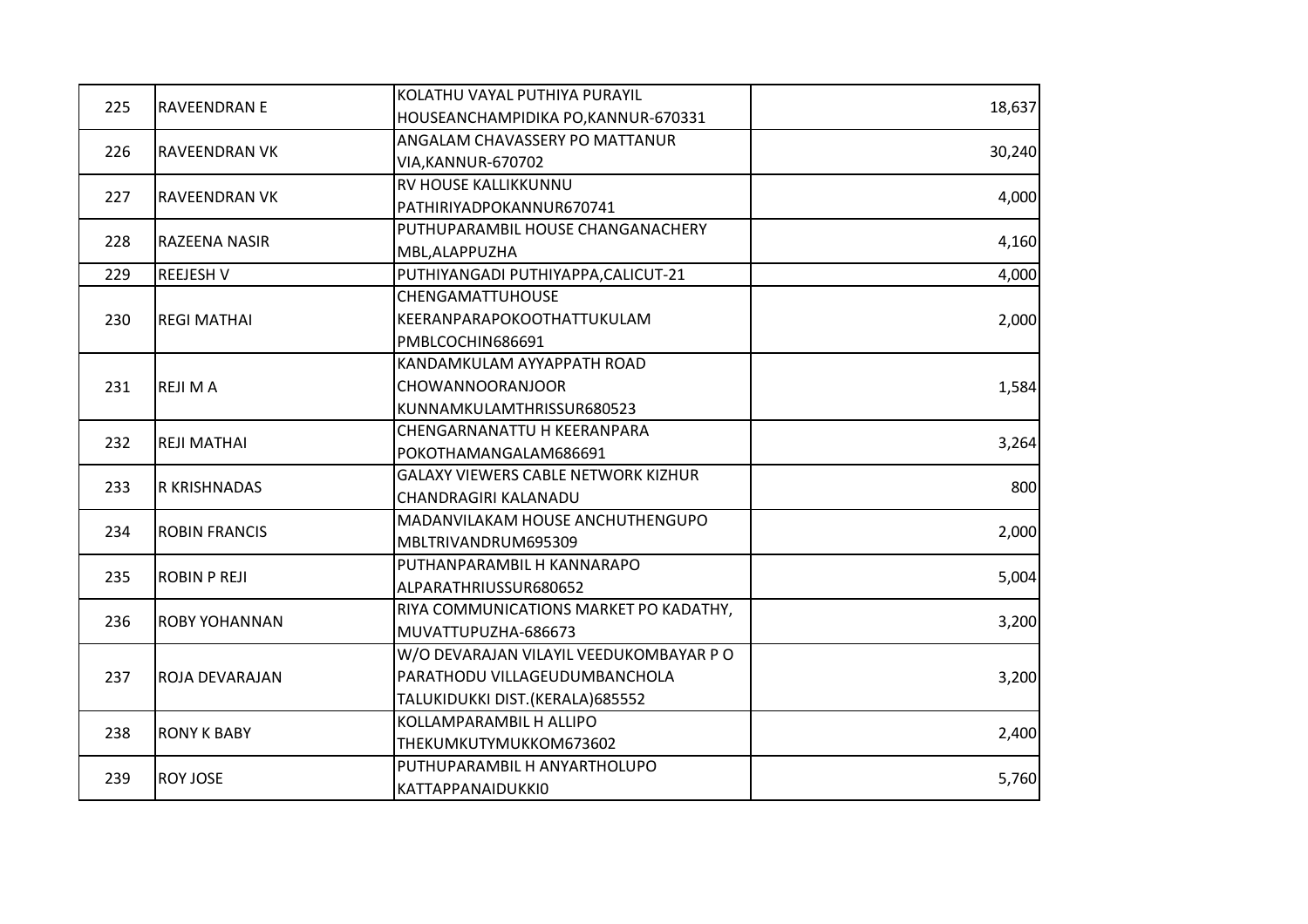|     |                          | KANNAN THARAHOUSE KODAKKADPO              |        |
|-----|--------------------------|-------------------------------------------|--------|
| 240 | <b>SABEESH K</b>         | CHETTIPADIMBMALAPPURAM676319              | 10,505 |
| 241 | SABISH SATYAN MK         |                                           | 2,000  |
|     |                          | MOOKADATHKANDI KAKKODI CALICUT 673611     |        |
| 242 | SABU                     | SUTHEKKATU HOUSE TV PURAM PO VAIKOM0      | 800    |
| 243 | <b>SABUB</b>             | VAZHAYIL THARAYIL PONNARAM                | 1,728  |
|     |                          | THOTTAMMAVELIKKARAALAPPUZHA0              |        |
|     |                          |                                           |        |
| 244 | <b>SABUCF</b>            | <b>CHITTILAPILLY HOUSE</b>                | 4,565  |
|     |                          | PULAANIKAD, WADAKANCHERY, THRISSUR-680623 |        |
| 245 | <b>SADANANDANTP</b>      | MULLOOL HOUSE. PATTUAVAM PO MB, KANNUR-   | 17,798 |
|     |                          | 670143                                    |        |
| 246 | <b>SADICK MG</b>         | CHANDINI CABLE VISION SEAWAY COMPLEX      | 2,240  |
|     |                          | PULLUPALAM FORT COCHIN MBL, COCHIN-682001 |        |
|     | SAHEER AHAMMED OP        | ORIKKARA PARAMBIL H PAKARA TANALUR        |        |
| 247 |                          | PO, MALAPPURAM, 676307                    | 3,200  |
|     |                          | MANAGING DIRECTOR DRISYA TELEVISION       |        |
| 248 | <b>SAIFUDHEEN PADATH</b> | DTVPERINTHALMANNA ROAD                    | 6,797  |
|     |                          | VALANCHERYMALAPPURAM0                     |        |
|     |                          | PUTHOORAM CABLE NET WORK                  |        |
| 249 | <b>SAJEESH S</b>         | KARUKACHAL, KOTTAYAM-686540               | 2,000  |
| 250 | <b>SAJEEV MV</b>         | MATHA CABLE N W                           | 42,062 |
|     |                          | VADATTUPARAKOTHAMANGALAM0                 |        |
|     |                          | UNIPURAYATHIL H RJ                        |        |
| 251 | <b>SAJU UR</b>           | COMMUNICATIONSCHIRAKKAKAM VARAPPUZHA      | 2,000  |
|     |                          | POERANAKULAM0                             |        |
| 252 | SALIM                    | <b>VAILISSERY HOUSE PO</b>                | 800    |
|     |                          | POOKAYILMALAPPURAM676107                  |        |
| 253 | SANATH KUMAR M           | SIGMA CABLE N W MULLEREIAKASARAGOD0       | 800    |
|     | <b>SANDEEP ANAND</b>     | OILOOR HOUSE THALASSERY                   | 36,141 |
| 254 |                          | PATHAYAKUNNPOKANNUR670691                 |        |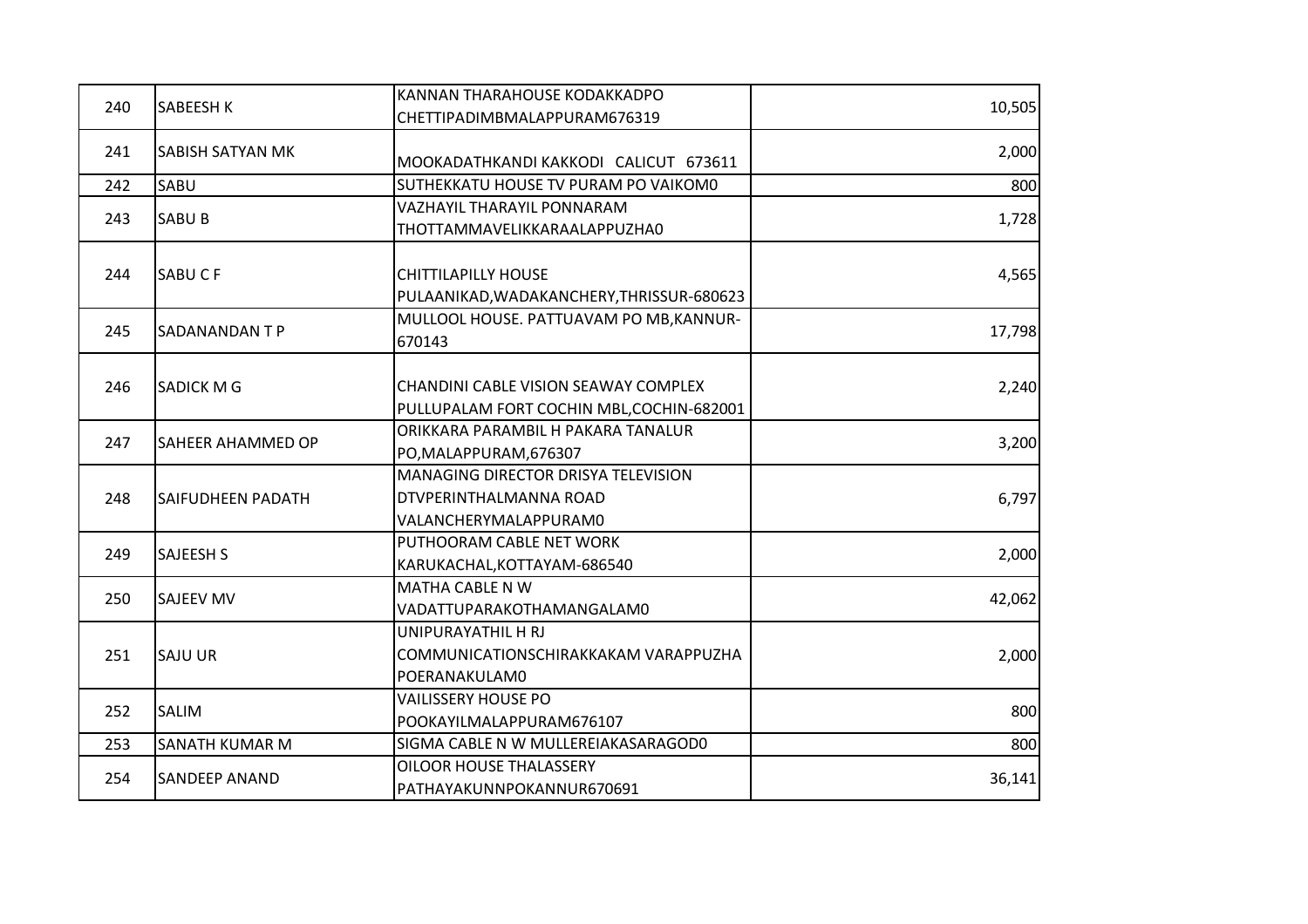|     |                           | KRIPA VISION CHITHIRAPURAM                 |        |
|-----|---------------------------|--------------------------------------------|--------|
| 255 | <b>SANISH MANUEL</b>      | MBLIDUKKI685565                            | 3,800  |
|     |                           | STAR CABLE TV KRISHNAGIRI SULTHANBATHERY   |        |
| 256 | <b>SANNY T P</b>          | MBWAYANAD673592                            | 2,000  |
|     | <b>SANTH MOHAMMEDC</b>    | NEW SATVISION PARAYANKOLAMBA               |        |
| 257 |                           | KARIPODUPALAKKAD0                          | 3,680  |
| 258 | <b>SANTHOSH KUMAR</b>     | PMK CABLE VISION KOTTIYAM                  | 4,032  |
| 259 | <b>SANTHOSH KUMAR KV</b>  | KETHALATTU VEETTIL ERUVESSY                | 800    |
|     |                           | CHUNDAKKUNNUKANNUR670632                   |        |
|     |                           | PANAPARAMBILHOUSE NEDUPUZHAPO              |        |
| 260 | <b>SANTHOSH KUMAR PK</b>  | PANAMUKKUTHRISSURO                         | 11,729 |
|     |                           | SANTHOSH S SANDHYA BHAVAN                  |        |
| 261 | <b>SANTHOSH S</b>         | CHERAVALLYKAYAMKULAM                       | 3,728  |
|     |                           | MBLALAPPUZHA690502                         |        |
| 262 |                           |                                            |        |
|     | <b>SANTHOSH P CHERIAN</b> | PULIKOTTIL HOUSE, KATTAKAMPAL PO, THRISSUR | 6,624  |
| 263 | SARARAJ                   | CHANNAPARAMBIL HOUSE THUMPOLY PO,          | 8,143  |
|     |                           | ALAPPUZHA-688008                           |        |
| 264 | SASEENDRAN A              | SASEENDRAN A ATHUR CABLE N WTHRISSURO      | 2,000  |
| 265 | <b>SASIDHARAN NAIR R</b>  | KALARIKKALHOUSE KANICHANALLOOR             |        |
|     |                           | MUTTOMPOHARIPADALAPPUZHA690511             | 8,035  |
| 266 |                           | KUTTIYIL HOUSE, PUNUKKONNOOR ALUMMOOD      | 6,984  |
|     | SASIDHARAN PILLAI T       | PO MB, KOLLAM-691577                       |        |
| 267 | SASIDHARAN PILLAI NK      | THRIVENI KALLIMEL PO                       | 5,760  |
|     |                           | MAVELIKKARA, ALAPPUZHA                     |        |
| 268 | <b>SASIKUMAR C</b>        | ULLANAM PO PARAPPANANGADI                  | 2,000  |
|     |                           | MALAPPURAM, MALAPPURAM-676303              |        |
| 269 | <b>SASIKUMAR K</b>        |                                            | 1,200  |
|     |                           | KODAVACHALIL H NELLIKODE POCALICUT673016   |        |
|     |                           | <b>ANIZHAM CABLES</b>                      |        |
| 270 | <b>SATHEESH KUMAR S</b>   | VILLIMANGALAMMUNDROTHURUTHPO               | 2,016  |
|     |                           | MBKOLLAM691502                             |        |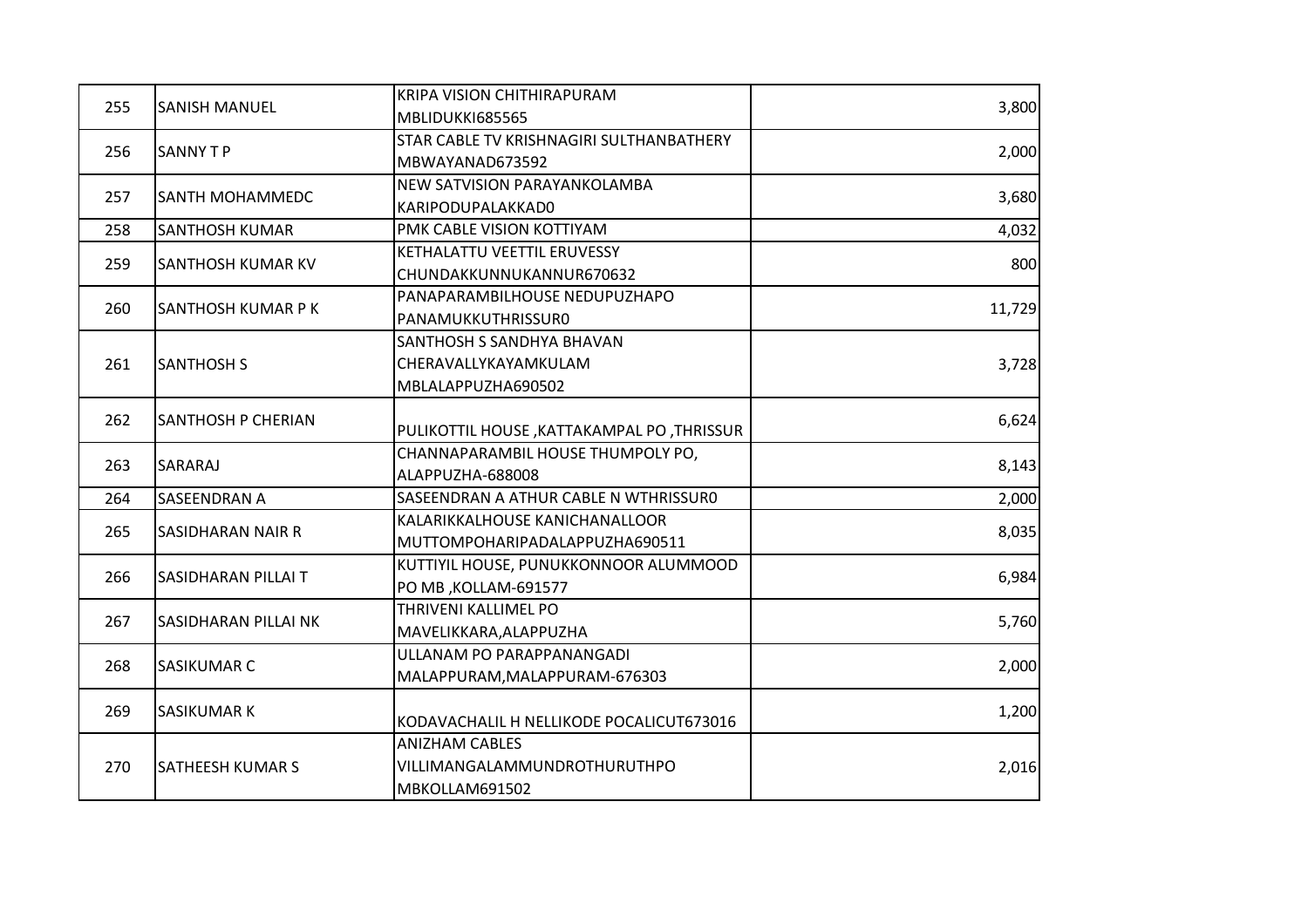|     |                       | KALAMULLAPARAMBATH CHELAKKAD PO           |        |
|-----|-----------------------|-------------------------------------------|--------|
| 271 | <b>SATHIAN KP</b>     | ,NADAPURAM                                | 2,000  |
| 272 |                       | MASTER VISION CABLE TV N W PO             |        |
|     | SATHYA NARAYANA BHATT | UDUMA, KASARAGOD                          | 7,949  |
|     |                       | SREE BHAVANAM KOZHIKODE SV MARKET         |        |
| 273 | <b>SATHYAJITH S</b>   | POKARUNAGAPALLYKOLLAM690573               | 53,741 |
| 274 | SATHYAPALAN K         | MOOKADATH KANDIHOUSE KAKKODI              |        |
|     |                       | MBCALICUT673611                           | 2,016  |
| 275 | SHABANA ASHAKAR       | NEERGOLIL HOUSE NANNAMKUNNU               | 2,080  |
|     |                       | CHANGARAMKULAM, MALAPPURAM-679575         |        |
|     |                       | <b>SHAIJO PAUL</b>                        |        |
| 276 | <b>SHAIJO PAUL</b>    | PERUMPILLILHOUSEANAKAMPOYILPO             | 17,712 |
|     |                       | THIRUVAMBADY MBCALICUT673603              |        |
|     |                       | CALICUT CABLE VISION SRI DHURGA BUILDING  |        |
| 277 | <b>SHAJEESH P M</b>   | VALAYANAD, KOMMER                         | 2,000  |
|     |                       |                                           |        |
| 278 | <b>SHAJI</b>          | CLASSIC CABLE VISION CHETTIYARETHUVILAYIL | 2,000  |
|     |                       | NOORANAD MBLALAPPUZHA690504               |        |
| 279 | <b>SHAJI KS</b>       | WORLD VISION ULLALA THALAYAZHAMPO         | 800    |
|     |                       | VAIKOMKOTTAYAM0                           |        |
| 280 | <b>SHAJI MT</b>       | SWATHI CABLE NETWORK MALIMUNDAIL HOUSE    | 2,000  |
|     |                       | ACRE, ADIMALY, IDUKKI                     |        |
| 281 | <b>SHAJI C</b>        |                                           | 22,125 |
|     |                       | YES YES CABLE VISION THALAYAZHAMPOULLALA  |        |
| 282 | <b>SHAMEEM P M</b>    | PARATTUVEETTIL HOUSE KIRALOORPO           | 2,000  |
|     |                       | <b>VELOORTHRISSUR0</b>                    |        |
| 283 | <b>SHAMSUPA</b>       | HOUSENO ERAVELI MBL, COCHIN-682002        | 2,000  |
| 284 | <b>SHANAVAS</b>       | THANATTU THURAVOORPO                      | 800    |
|     |                       | CHERTHALAALAPPUZHA688532                  |        |
| 285 | <b>SHANAVAS PV</b>    | ZIGGMA CABLE VISION KUNNUMMAL             | 1,200  |
|     |                       | THAZHAMPARAMBIL BAZARCALICUT673012        |        |
|     |                       | THACHARATHIL NALUKANDATHIL                |        |
| 286 | <b>SHEEJITH T N</b>   | CHETTIKULAMELATHURPO MBCALICUT673303      | 3,424  |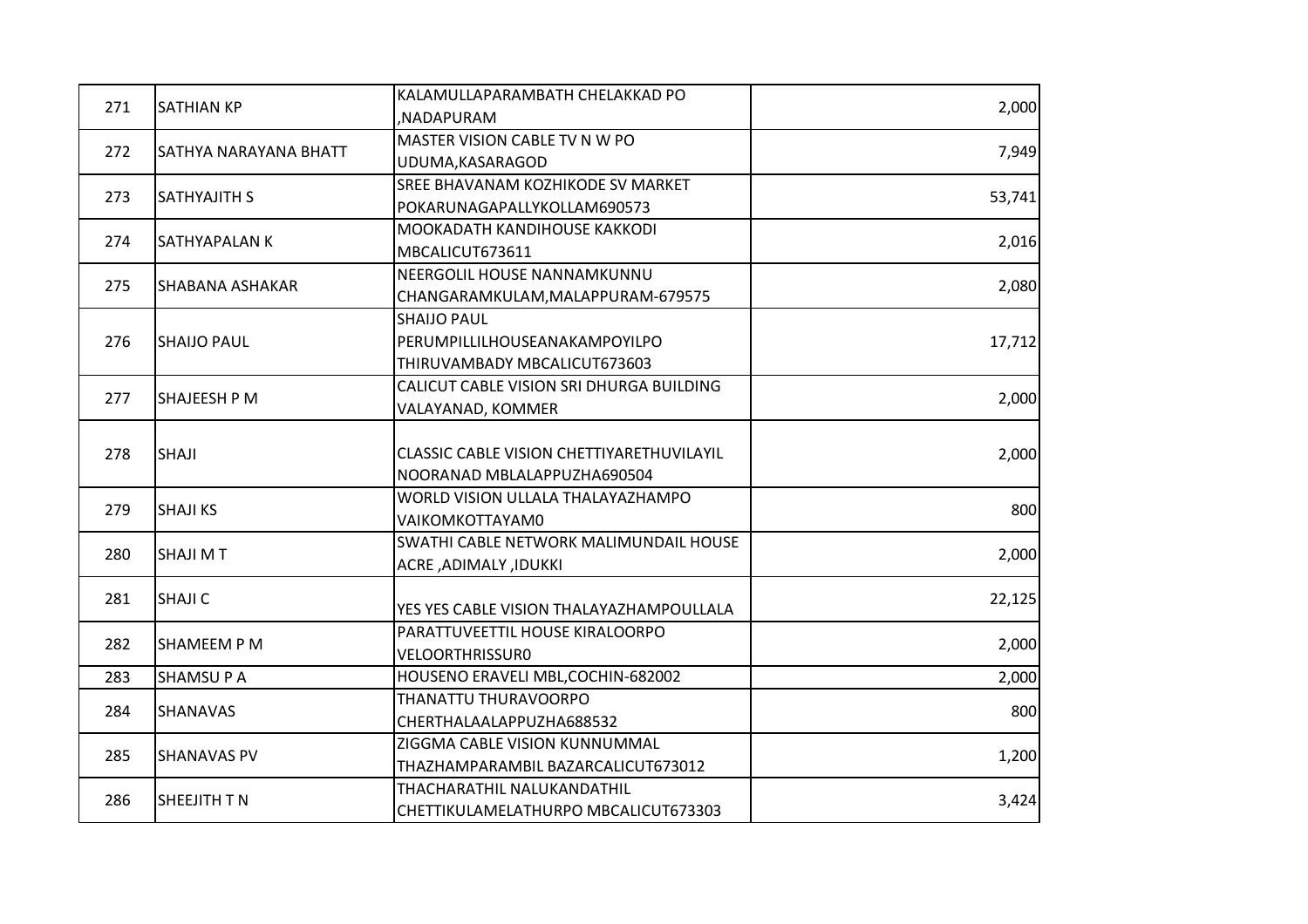|     |                     | PARACKAL HOUSE VENGOOR PO MBL, COCHIN-   |        |
|-----|---------------------|------------------------------------------|--------|
| 287 | <b>SHIBU P PAUL</b> | 683546                                   | 2,000  |
| 288 |                     | EDOOMMAL HOUSE, CHEMANCHERI PO           |        |
|     | <b>SHIBUKUMAR E</b> | KOYILANDY MB, CALICUT-673304             | 2,000  |
| 289 |                     | SHIJU DAS P MEENAKSHI                    |        |
|     | <b>SHIJU DAS P</b>  | VALIYATHAZHATHHOUSEKOZHIKODE673004       | 2,000  |
| 290 |                     | VALIYAKULANGARA VATTAPARA                |        |
|     | <b>SIDIQUE KK</b>   | CHERUVAYOORPOVAZHAKKADMALAPPURAM0        | 25,510 |
|     |                     | PALLATHUKUZHYIL KAKKENCHAL               |        |
| 291 | <b>SIJU JOY</b>     | CHERUPUZHAPOKANNUR67511                  | 800    |
| 292 | <b>SIKHA</b>        | ANAND CABLE N W KOTTIYAM PO, KOLLAM      | 10,224 |
|     |                     | THEKKEMELEPPATT PERINGODE                |        |
| 293 | SINDHUVS            | NAGALASSERYPALAKKAD679535                | 1,328  |
|     |                     | <b>ASWATHY MELAY VETTOOR</b>             |        |
| 294 | <b>SINHA S</b>      | VARKALATHIRUVANANTHAPURAM695312          | 2,000  |
|     |                     | THAIKKUTTATHIL HOUSE VADAKKUMPURAM       |        |
| 295 | <b>SINOJ TM</b>     | POERNAKULAM683521                        | 2,800  |
|     | SINY T S            | THARAPARAMBIL POST                       |        |
| 296 |                     | KANJIRAMUKKUMALAPPURAM679584             | 2,000  |
|     | <b>SIVADASAN M</b>  | DRISYA NET MANIYIL HOUSE                 |        |
| 297 |                     | VILAYANNURTHENKURISSIPOPALAKKAD0         | 15,264 |
| 298 | SIVAN A             | SUGAR CABLE VISION, THRISSUR             | 2,000  |
|     |                     | THAZHATHE PUTHUKKOTHU                    |        |
| 299 | <b>SIVANANDANTP</b> | HOUSE, CHEMANCHERY PO KOILANDY           | 8,352  |
|     |                     | MB,CALICUT-673304                        |        |
| 300 | SNEJA N JOSHY       | NEYYAN HOUSE KOTTAPADYTHRISSUR680505     | 1,904  |
| 301 | <b>SOJAN JOSE</b>   | SOJAN JOSE KOCHUPURAYIL HOSE KOTTAYAM    |        |
|     |                     | MB, ERATTUPETTA-686121                   | 40,147 |
|     |                     | MATHRAMKOTE HOUSE MUTHUVATOOR PO         |        |
| 302 | <b>SOWMINI</b>      | CHAVAKKAD0                               | 4,000  |
| 303 | <b>SREEJITH</b>     | KARINGALAM EXCEL CABLE TV N W, ALAPPUZHA | 2,000  |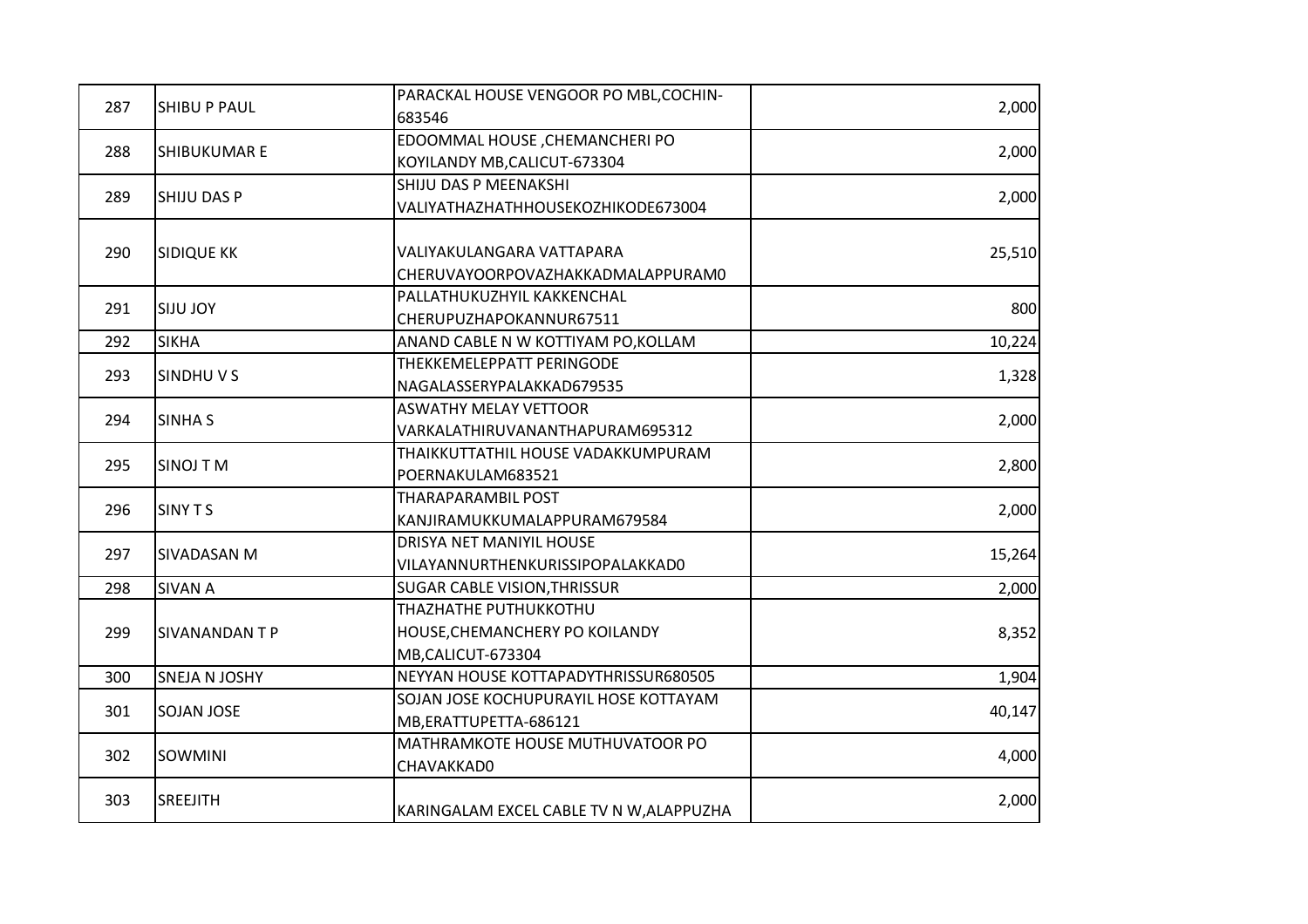| 304 | <b>SREEJITH K C</b>     | PO OLAVANNA BAZZAR, CALICUT-673025                                                            | 4,800  |
|-----|-------------------------|-----------------------------------------------------------------------------------------------|--------|
| 305 | <b>SREEJITHM A</b>      | MEPPURATH HOUSE, THRIKANDAPURAM,<br>KUTTIPURAM MB, MALAPPURAM-679573                          | 2,000  |
| 306 | <b>SREEKUMAR S</b>      | SKYLARK CABLE VISION NJAYAPILLY PO<br>ERANAKULAM KOTHAMANGALAM                                | 2,088  |
| 307 | <b>SREEKUMAR U</b>      | SREENILAYAM VADAKKEKARA ASHTAMUDIPO<br>MBLKOLLAM691602                                        | 2,000  |
| 308 | <b>SREENIVASAGANA</b>   | TOP STATION CABLE VISION LOWER DIVISION<br>CHUNDAVURRAI ESTATE SP PURAM PO, MUNNAR-<br>685617 | 3,200  |
| 309 | <b>SUBHASH KUMAR CG</b> | <b>SUBHASH BHAVAN</b><br>THANNITHODUPOPATHANAMTHITTA689699                                    | 800    |
| 310 | <b>SUBRAMANIAN A G</b>  | ARATTUPUZHA HOUSE PO ARATTUPUZHA<br><b>THRISSUR 680562</b>                                    | 65,290 |
| 311 | <b>SUCHITH PK</b>       | PANIKKAPARAMBILHOUSE THRITHALLUR WEST<br><b>THRISSUR 680619</b>                               | 4,666  |
| 312 | <b>SUDHEER BABU</b>     | VALIYAPARAMBA VALIYAPARAMBAPO<br>PADANNELVIAKASARGOD0                                         | 800    |
| 313 | <b>SUDHEER V A</b>      | VRINDAVAN HOUSE KUMBALAMPO<br>MBLERNAKULAM682506                                              | 2,080  |
| 314 | <b>SUDHEERAN PK</b>     | NEAR R T CHECKPOST KOVVAL VV<br>NAGARCHERUVATHUR<br>KERALAKASARAGOD671313                     | 2,080  |
| 315 | <b>SUDHEESH C R</b>     | GOKULAM CHIRATTUMMAL THAZHOM PADANNA<br>EKROAD THIRUVANOOR0                                   | 2,000  |
| 316 | <b>SUGATHANK</b>        | ELLUVILA VEEDU THAZHUTHALA KOTTIYAM PO<br>691571                                              | 22,133 |
| 317 | <b>SUKUMARAN P</b>      | SAPNA S STAR VISION SUDHARSANAM<br>GOKULAMSTREET KERALAPURAM KODUVAYOOR<br>PALAKKAD 678501    | 4,336  |
| 318 | <b>SULAIKA KP</b>       | <b>KALLINGAKKATH H</b><br>CHENNARAMALAPPURAM676561                                            | 360    |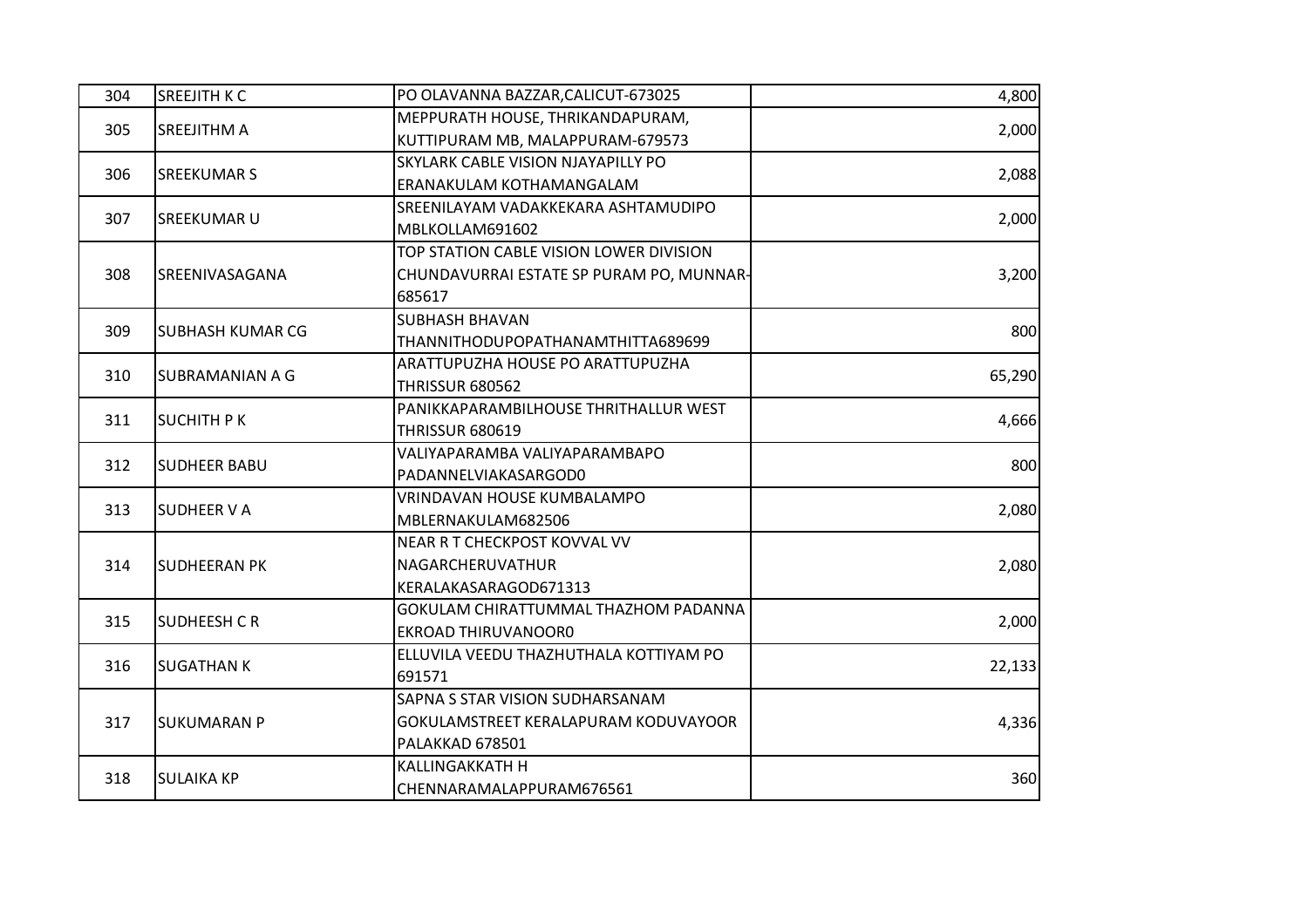|     |                         | THEKKAN HOUSE ERATTUPUZHA BLANGAD           |        |
|-----|-------------------------|---------------------------------------------|--------|
| 319 | <b>SULAIKHAKK</b>       | KADAPPURAM THRISSUR 680506                  | 2,720  |
| 320 |                         | CHENAD CATV CHETHALAYAM SULTHAN BATHERY     |        |
|     | <b>SULTHAN HYDROSE</b>  | MB WAYANAD 673592                           | 2,000  |
|     |                         | THEKKEMELEPPATT PERINGODE NAGALASSERY       |        |
| 321 | <b>SUMESH T M</b>       | PALAKKAD 679535                             | 1,168  |
| 322 | <b>ISUNDARAM P</b>      | AYYANKULANGARAHOUSE ULLLIYERI PO MB         | 7,091  |
|     |                         | <b>KOYILANDY</b>                            |        |
| 323 |                         | THANNIYALIL NHANGATTIRI PO TRITHALA         |        |
|     | <b>SUNDARANT</b>        | PATTAMBI MBL PALAKKAD 679303                | 2,080  |
|     |                         | NANDANAMHOUSE PUTHUKULANGARA PO             |        |
| 324 | <b>SUNIL KUMAR V S</b>  | NEDUMANGAD MBL TRIVANDRUM 695541            | 2,160  |
|     |                         | THAZHAM KARIMBINPUZHA PO PUTHOOR            |        |
| 325 | <b>SUNIL V</b>          | <b>KOLLAM 691513</b>                        | 2,000  |
|     |                         | NEERAMMUKAL HOUSE KUMBALERI PO              |        |
| 326 | <b>SUNNY N K</b>        | MEENANGADI VIA WAYANAD                      | 2,584  |
| 327 | <b>SUNNY XAVIER</b>     | NATIONAL SAT VIAION MALAYINKEEZHU           | 904    |
|     |                         | KOTHAMANGALAM PO ERANAKULAMO                |        |
|     | <b>SURESH P</b>         | VADUTHALAHOUSE MATHILAKAM PO                |        |
| 328 |                         | KODUNGALLUR MB THRISSUR 680664              | 2,016  |
|     | <b>SYAMKUMAR</b>        | CHERUTHARA HOUSE THIRUNALLOOR PO            |        |
| 329 |                         | CHERTHALA ALAPPUZHA 688557                  | 800    |
| 330 |                         | VAISAKHAM MANNADYPO ADOOR MBL               |        |
|     | <b>SYLENDRA KUMAR R</b> | PATHANAMTHITTA 691530                       | 28,778 |
|     |                         | TC SINDOORAM MSNRA NO MANGAD PO             |        |
| 331 | THIRUPATHIDAS R         | TRIVANDRUM 695009                           | 2,000  |
|     |                         | <b>VELIKKAKATHHOUSE CHUNDALE</b><br>WAYANAD |        |
| 332 | <b>THOMAS PETER</b>     | 673123                                      | 5,782  |
|     |                         | MANIMALATHAZHA HOUSE MUNIYARA               |        |
| 333 | THOMAS SEBASTIAN        | <b>MBIDUKKI685564</b>                       | 14,112 |
|     |                         | ANOOP BHAVAN PARIYARAM VENCODE PO           |        |
| 334 | <b>THULASI S</b>        | NEDUMANGAD MBL TRIVANDRUM 695541            | 23,544 |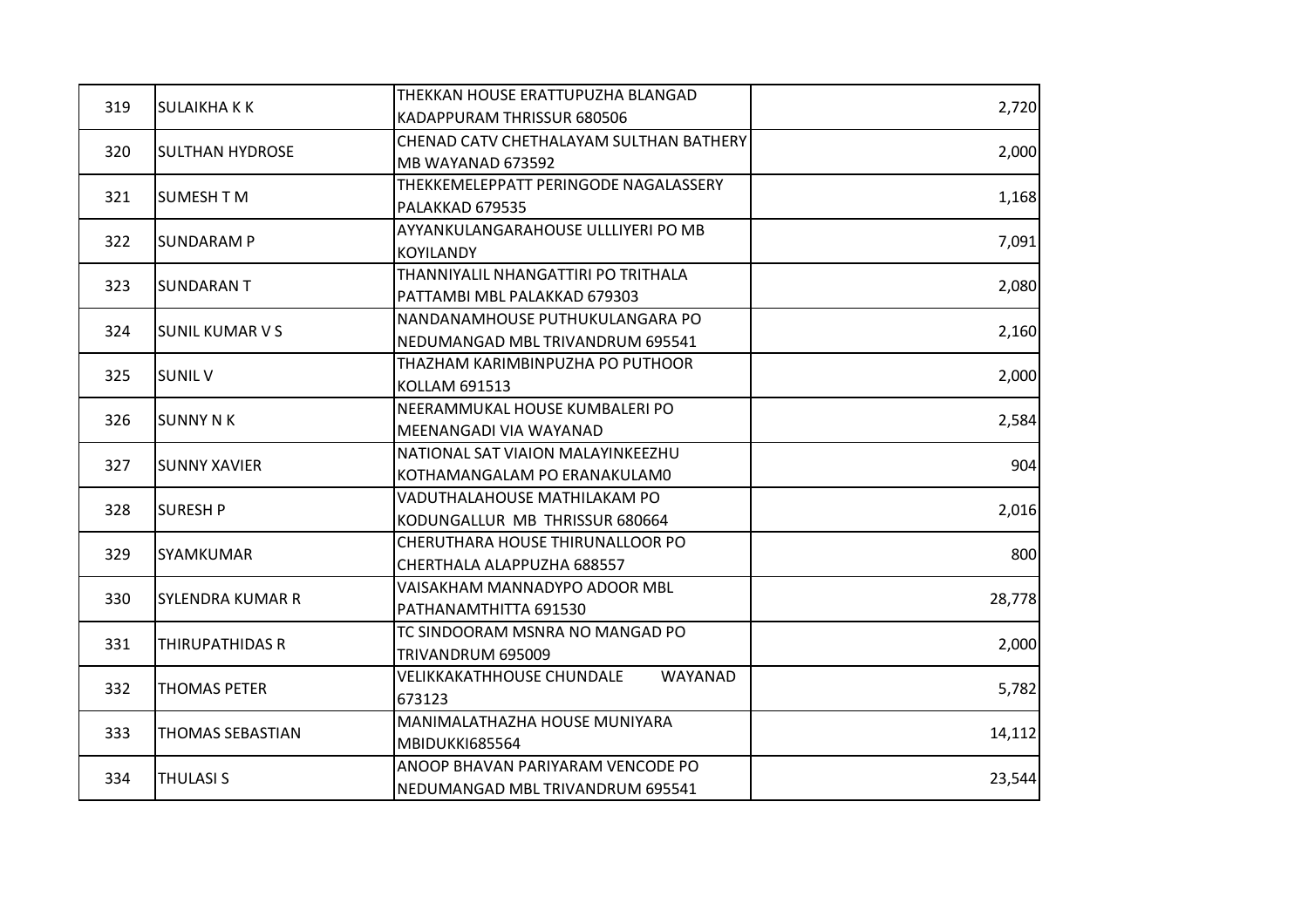|     |                           | NEW TECH CABLE N W FTHIMAPURAM         |        |
|-----|---------------------------|----------------------------------------|--------|
| 335 | <b>TONY JOSE</b>          | CHANGANACHERY KOTTAYAM                 | 1,232  |
| 336 |                           | AMBADATH HOUSE NEDUMBALA MEPPADI PO    |        |
|     | <b>UBAIS A</b>            | <b>WAYANAD 673577</b>                  | 2,744  |
|     |                           | KADAVARATH PERINGODE NAGALASSERY       |        |
| 337 | <b>UNNIKRISHNAN K</b>     | PALAKKAD 679535                        | 2,552  |
|     |                           | MELAPULPARAMBIL KUNNAMANGALAM PO       |        |
| 338 | UNNIKRISHNAN MP           | KURIKKATTUR CALICUT 673571             | 2,000  |
|     |                           | TC SIVADANAM PRWA PADANAVU LINE        |        |
| 339 | <b>UNNIP</b>              | MANACAUDTRIVANDRUM0                    | 6,768  |
|     |                           | CHATHANKOTTIL H SHENAYEE MILL ROAD     |        |
| 340 | <b>VAHIDA</b>             | <b>ENKAKKAD KERALA THRISSUR 680589</b> | 2,080  |
|     |                           | CITY CABLE N W KUTTAMPUZHA ERANAKULAM  |        |
| 341 | <b>VARKEY SKARIYA</b>     | KOTHAMANGALAM                          | 1,016  |
|     |                           | VARKEY THOMAS KANDATHINKARA NADAKAL PO |        |
| 342 | <b>VARKEY THOMAS</b>      | KOTTAYAM 686124                        | 80     |
|     |                           | PACHAKADIL PUTHENVEEDU VENKODU PO      |        |
| 343 | <b>VARUN</b>              | VATTAPARA TRIVANDRUM                   | 2,088  |
|     | <b>VASUP</b>              | PERUMBARAMBIL HOUSE OLD PONANI ROAD PO |        |
| 344 |                           | TIRUR MALAPPURAM 676101                | 9,886  |
| 345 |                           | F OMINIMP THEKKEMEPPULLY HOUSE         |        |
|     | VASUDEVAN                 | PERINCHERY THRISSUR 680306             | 2,240  |
| 346 | <b>VASUDEVAN P</b>        | PUTHUVAKKATHE IRANIKULAMPO THIRUTHA    |        |
|     |                           | <b>THRISSUR THRISSUR 680734</b>        | 4,237  |
|     |                           | SUN CABLE VISION VADAMALAYAN           |        |
| 347 | <b>VASUDEVAN PP</b>       | HOUSETHATHA MANGALAM PALAKKAD          | 8,503  |
| 348 |                           | KOLLATH HOUSE KARAL MANNA PO           |        |
|     | <b>VEERANK</b>            | CHERPULASSERY PALAKKAD 679506          | 600    |
|     | <b>VICTOR A J</b>         | ATTIPETTY HOUSE OCHANTHURUTH PO KOCHI  |        |
| 349 |                           | 682508                                 | 2,800  |
|     |                           | KUNNATHPARAMBILHOUSE THRIKARIYOOR MBL  |        |
| 350 | <b>VICTORIA KURIAKOSE</b> | ERNAKULAM 686692                       | 15,026 |